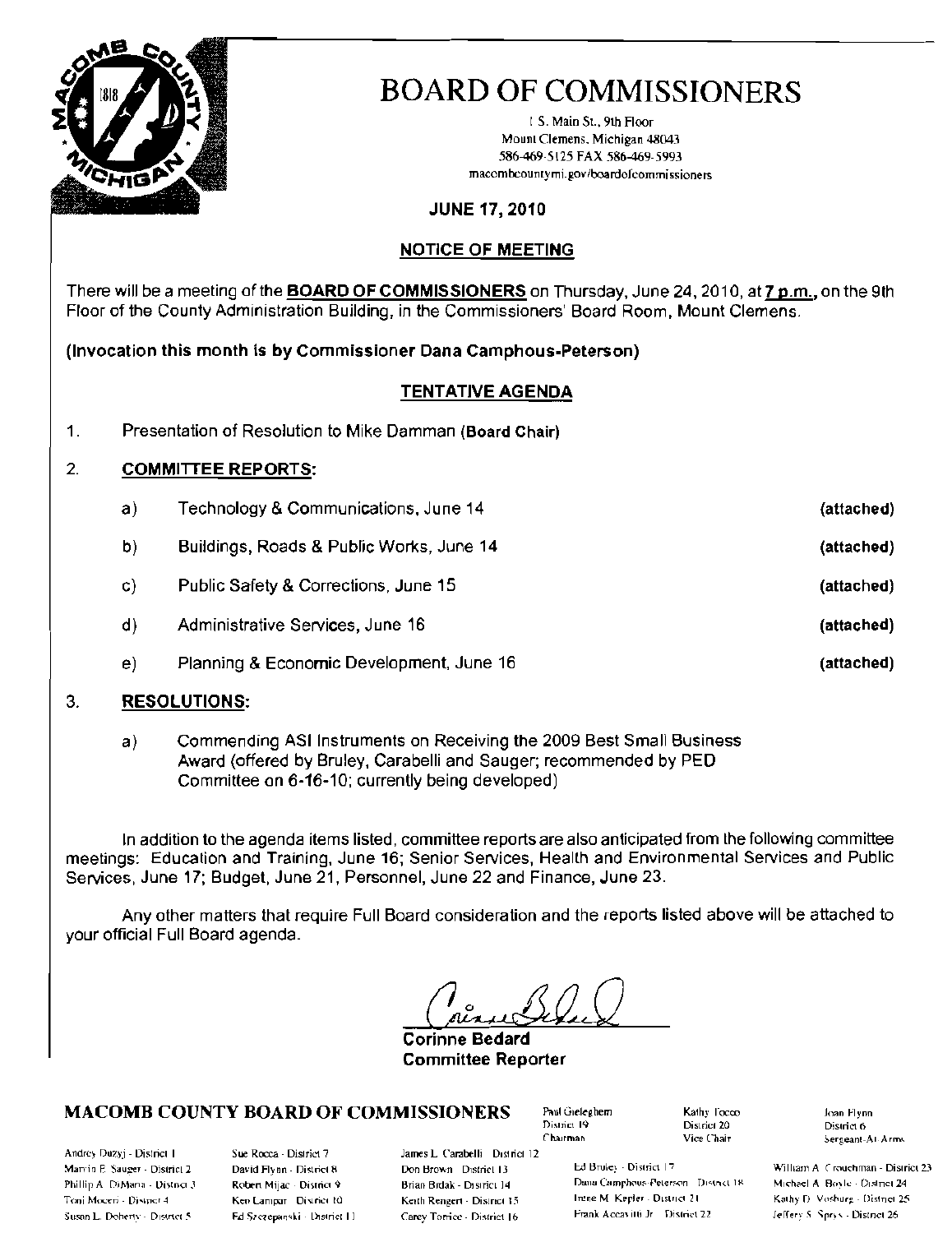

I S Main 5t.. 9th Floor Mount Clemens, Michigan 48043 586-469-5125 FAX 586-469-5993 macombcountymi.gov/boardofcommissioners

### **JUNE 14, 2010**

TO: BOARD OF COMMISSIONERS

FROM: FRANK ACCAVITTI, JR., CHAIR TECHNOLOGY AND COMMUNICATIONS COMMITTEE

### RE: RECOMMENDATIONS FROM TECHNOLOGY AND COMMUNICATIONS COMMITTEE MEETING OF JUNE 14,2010

At a meeting of the Technology and Communications Committee, held Monday, June 14,2010, the following recommendations were made and are being forwarded to the Full Board for approval:

### 1. COMMITTEE RECOMMENDATION - MOTION (SEE ATTACHED)

A MOTION WAS MADE BY SPRYS, SUPPORTED BY DUZYJ, TO RECOMMEND THAT THE BOARD OF COMMISSIONERS APPROVE THE FOLLOWING MISCELLANEOUS DEPARTMENT REQUESTS:

12 DESKTOP COMPUTERS FOR THE COMMUNITY CORRECTIONS OFFICE AT A COST NOT TO EXCEED \$9,031.44; FUNDING IS AVAILABLE IN THE BYRNE JUDICIAL AID GRANT;

68 DESKTOP COMPUTERS AND 68 MICROSOFT TERMINAL SERVER USER LICENSES FOR THE MACOMB COUNTY COMMUNITY SERVICES AGENCY AT A COST NOT TO EXCEED \$56,006.16. FUNDING IS AVAILABLE FROM THE FOLLOWING GRANTS: HEAD START FEDERAL GRANT (\$31,000), COMMUNITY SERVICES BLOCK GRANT - AMERICAN RECOVERY AND REINVESTMENT ACT (\$4,800), COMMUNITY SERVICES BLOCK GRANT (\$7,000), DEPARTMENT OF ENERGY -AMERICAN RECOVERY AND REINVESTMENT ACT GRANT (\$9,200), THE EMERGENCY FOOD ASSISTANCE PROGRAM GRANT - AMERICAN RECOVERY AND REINVESTMENT ACT GRANT (\$3,000), SENIOR NUTRITION HOME DELIVERED MEALS FEDERAL GRANT (\$10,000), CHORE CITIES GRANT (\$1 ,000), CHORE HOME INJURY CONTROL GRANT (\$1,000) AND HOMELESS SERVICES GRANT (\$1,000);

ONE SCANNER FOR THE PROSECUTOR'S OFFICE AT A COST NOT TO EXCEED \$898.92; FUNDING IS PROVIDED FROM THE IT CAPITAL FUND;

ONE DESKTOP COMPUTER, ONE MS OFFICE 2007 LICENSE AND ONE MICROSOFT TERMINAL SERVER USER LICENSE FOR THE PUBLIC HEALTH DEPARTMENT AT A COST NOT TO EXCEED \$1,075.32; FUNDING IS AVAILABLE IN THE PUBLIC HEALTH - COMPUTER PROJECTS ACCOUNT;

### **MACOMB COUNTY BOARD OF COMMISSIONERS** Paul Gieleghern Kaulty Tocou

Andrey Duzyj - District I S. S. Rocca - District 7 James L. Carabelli - District 12

Susan L. Doherty - District 5 bd Szczepanski - District J I Carey Torrice - District J6 Frank Accavitti Jr. - District 22 Jellery S. Sprvs - District 26

Early Tocos (2018) Dean Hynn<br>District 20 (2018) District 6

Chairman Vice Chair Sergeant-At-Arms

Marvin E. Sauger - District 2 David Flynn - District 8 Don Brown - District 13 Ed Bruley - District 17 William A. Crouchman - District 23 Phillip A. DiMaria - District 3 Robert Mijac - District 9 Brian Brdak - District 14 Dana Camphous-Peterson - District 18 Michael A. Boyle - District 24 Toni Moceri - District 4 Ken Lampar - District 10 Keith Rengeri - District 15 Inne M. Kepler - District 21 Kathy D. Vosburg - District 25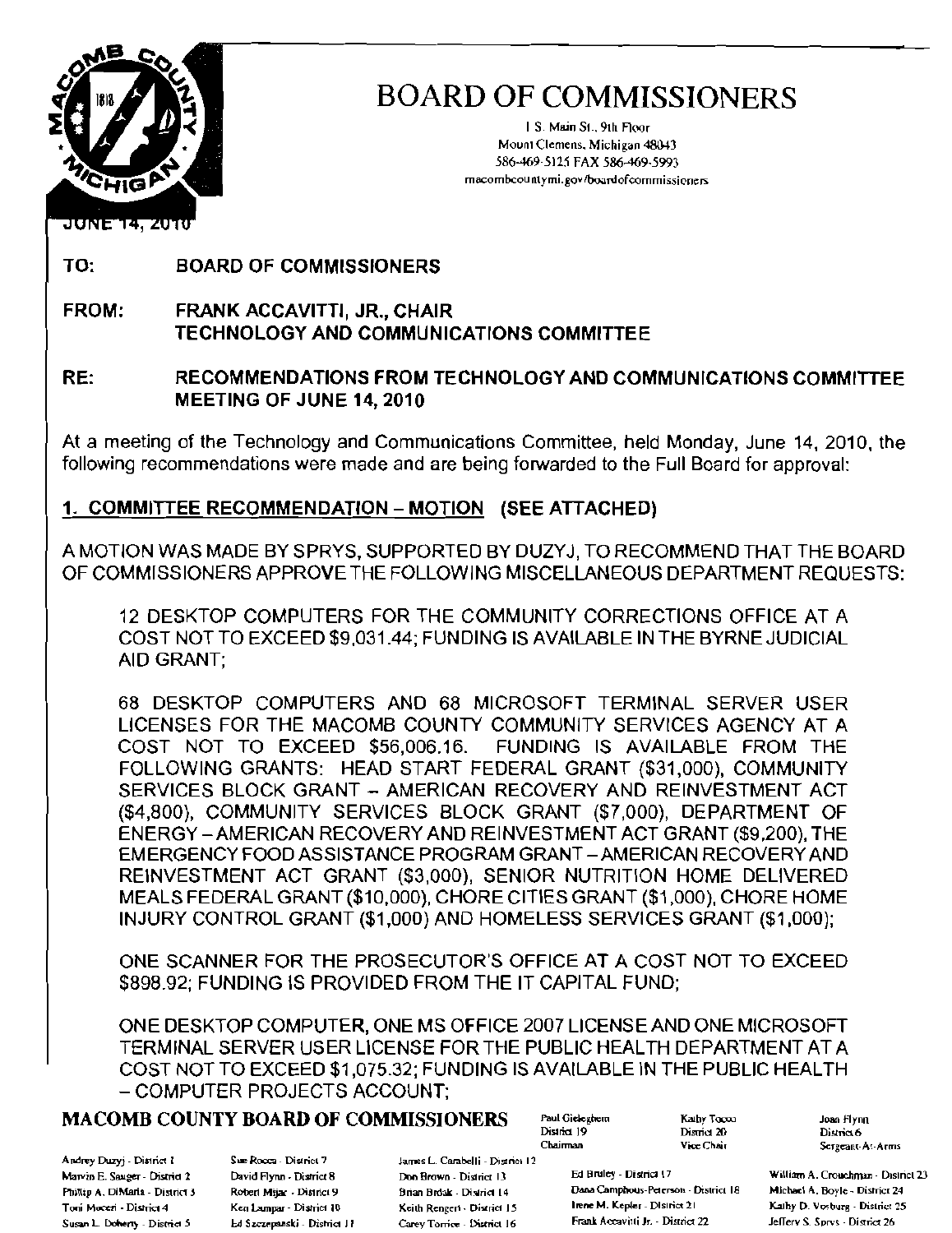ONE DESKTOP COMPUTER, ONE MS OFFICE LICENSE, ONE BLACK AND WHITE PRINTER AND ONE MICROSOFT TERMINAL SERVER LICENSE FOR THE PUBLIC HEALTH DEPARTMENT AT A COST NOT TO EXCEED \$2,522.04; FUNDING IS AVAILABLE IN THE PUBLIC HEALTH - CHILDREN SPECIAL HEALTH CARE SERVICE PROGRAM GRANT FUND;

SEVEN DESKTOP COMPUTERS, ONE BLACK AND WHITE PRINTER, TWO NETWORK DROPS AND ONE MICROSOFT LICENSE FOR THE REGISTER OF DEEDS DEPARTMENT AT A COST NOT TO EXCEED \$7,562.76; FUNDING IS AVAILABLE IN THE AUTOMATION TECHNOLOGY FUND; AND

FIVE LAPTOP COMPUTERS, FIVE DOCKING STATIONS WITH MONITORS, KEYBOARDS AND MOUSE, FIVE FLASH DRIVES, FIVE MICROSOFT LICENSES, TWO MOBILE PRINTERS AND FIVE NOTEBOOK BAGS ON WHEELS FOR THE VETERANS' AFFAIRS DEPARTMENT AT A COST NOT TO EXCEED \$9,452.67; FUNDING IS AVAILABLE IN THE VETERANS' AFFAIRS CAPITAL EXPENSE - COMPUTER EQUIPMENT FUNDS.

### THE MOTION CARRIED.

### 2. COMMITTEE RECOMMENDATION - MOTION (SEE ATTACHED)

A MOTION WAS MADE BY SZCZEPANSKI, SUPPORTED BY SPRYS, TO RECOMMEND THAT THE BOARD OF COMMISSIONERS APPROVE THE ISSUANCE OF A REQUEST FOR PROPOSAL SEEKING QUALIFIED BIDS FOR AN ELECTRONIC FILING AND SERVICE SYSTEM FOR THE MACOMB COUNTY 16<sup>TH</sup> CIRCUIT AND PROBATE COURTS. THE MOTION CARRIED.

### 3. COMMITTEE RECOMMENDATION - MOTION (SEE ATTACHED)

A MOTION WAS MADE BY DUZYJ, SUPPORTED BY D. FLYNN, TO RECOMMEND THAT THE BOARD OF COMMISSIONERS APPROVE THE ISSUANCE OF A REQUEST FOR PROPOSAL SEEKING QUALIFIED BIDS FOR A GLOBAL POSITION SATELLITE SYSTEM AND EQUIPMENT TO BE USED BY MACOMB COUNTY COMMUNITY SERVICES AGENCY'S HEAD START, NUTRITION AND COMMUNITY SERVICES BLANK GRANT ESSENTIAL MEDICAL TRANSPORTATION PROGRAMS. THE MOTION CARRIED.

A MOTION TO ADOPT THE COMMIITEE REPORT WAS MADE BY CHAIR ACCAVIITI. SUPPORTED BY VICE CHAIR BOYLE.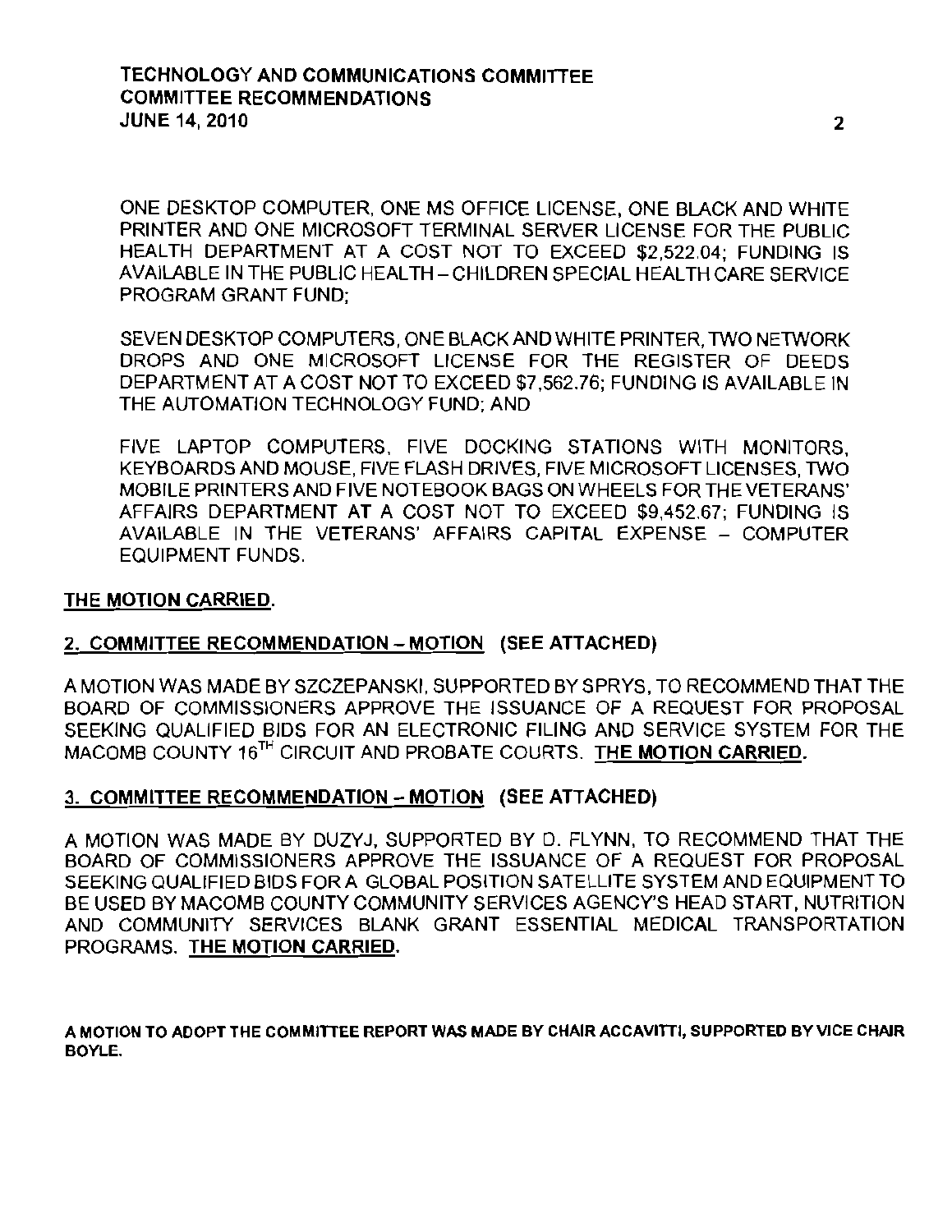### MACOMB COUNTY, MICHIGAN

RESOLUTION TO: Approve the purchase of twelve (12) desktop computers for the Community Corrections Office at a cost not to exceed \$9,031.44. Funding is available in the Byrne Judicial Aid Grant.

INTRODUCED BY: Commissioner Frank Accavitti, Jr., Chair, Technology and Communications **Committee** 

COMMITTEE/MEETING DATE

TAC Committee June 14, 2010  $\bigwedge$  proved Full Board 6.24-10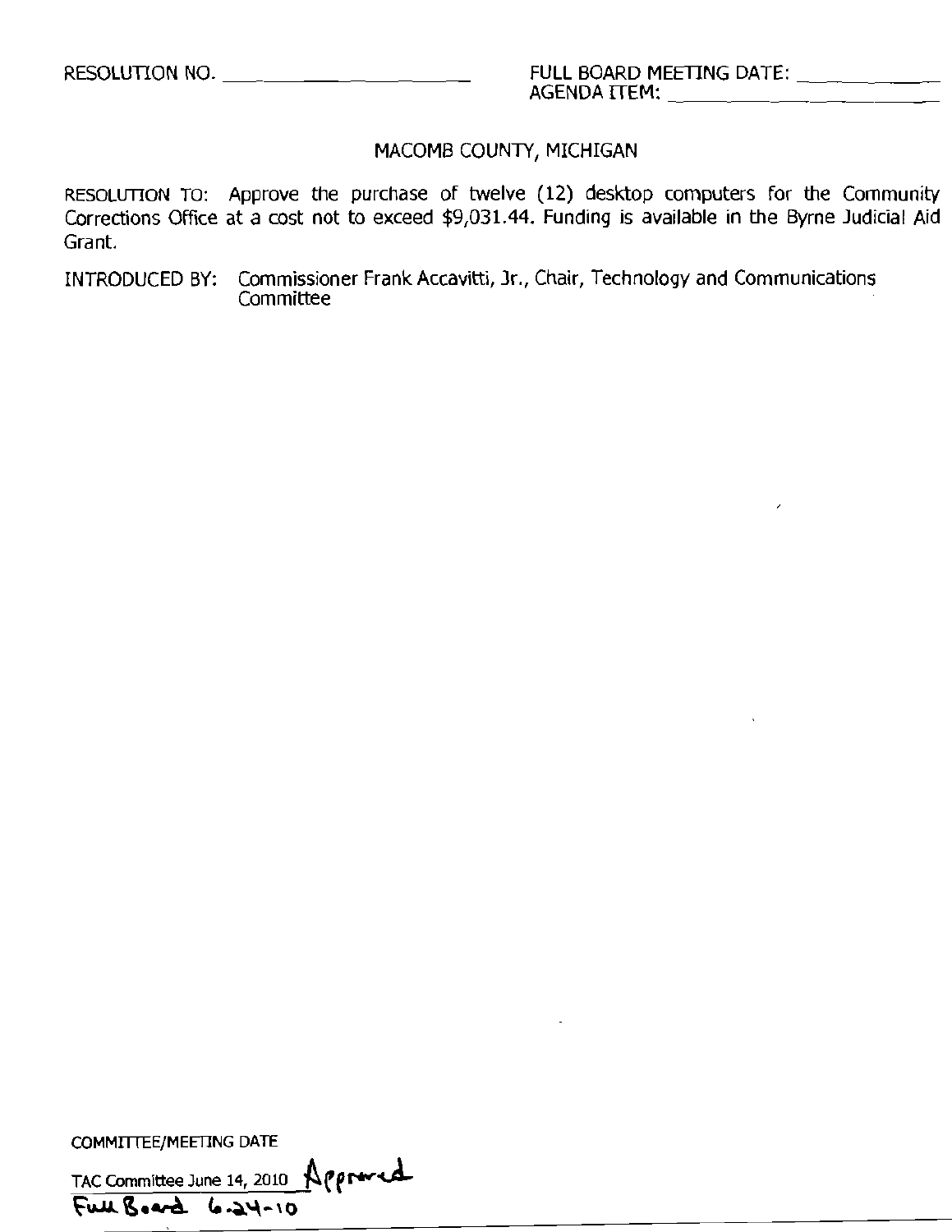### MACOMB COUNTY, MICHIGAN

RESOLUTION TO: Approve the purchase of sixty-eight (68) desktop computers and sixty-eight (68) Microsoft terminal server user licenses for the MCCSA Macomb County Community Services Agency at a cost not to exceed \$56,006.16

Funding is available from the following Grants:

Head Start Federal Grant - \$31,000 Community Services Block Grant (CSBG) - American Recovery and Reinvestment Act (ARRA) - \$4,800 Community Services Block Grant (CSBG) - \$7,000 Department of Energy (DOE) - American Recovery and Reinvestment Act (ARRA) Grant - \$9,200 The Emergency Food Assistance Program (TEFAP) Grant - American Recovery and Reinvestment Act (ARRA) Grant - \$3,000 Senior Nutrition Home Delivered Meals Federal Grant - \$10,000 Chore Cities Grant - \$1,000 Chore Home Injury Control Grant - \$1,000 Homeless Services Grant - \$1,000

INTRODUCED BY: Commissioner Frank Accavitti, Chairperson-Technology and Communication Committee

COMMITTEE/MEETING DATE

TAC  $\frac{3$ une 14, 2010  $\frac{N}{Q}$ **Full Board** 6-24-10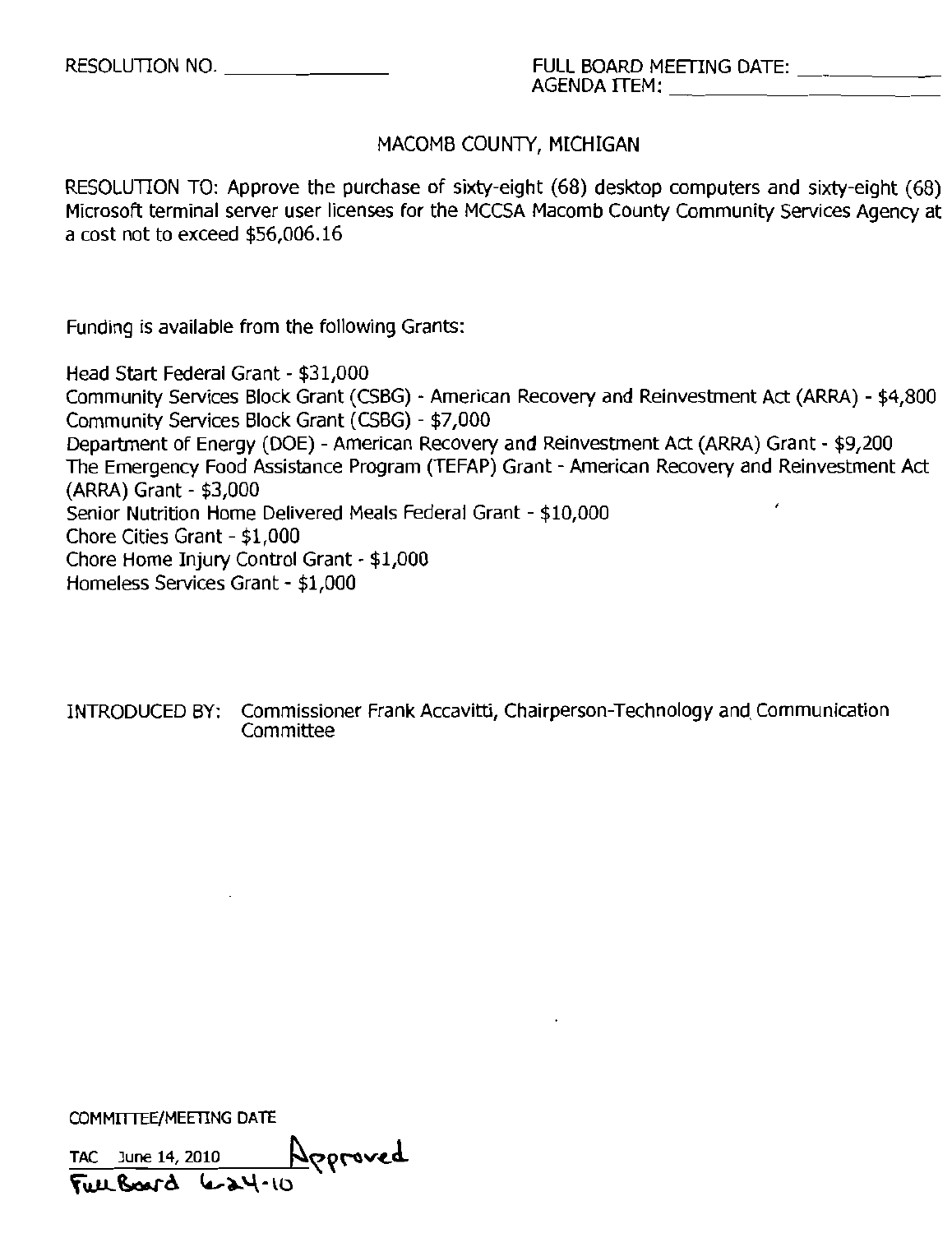$\lambda$ 

### MACOMB COUNTY, MICHIGAN

RESOLUTION TO: Approve the purchase of one (1) Scanner for the Prosecutor's Office at a cost not to exceed \$898.92 funding is provided from the  $\overline{\Gamma}$  Capital Fund.

INTRODUCED BY: Commissioner Frank Accavitti, Jr., Chair, Technology and Communications **Committee** 

COMMITTEE/MEETING DATE

 $\ddot{\phantom{a}}$ 

TAC Committee <u>6-14-10</u> Approved  $\overline{F \cup L}$  Board 6-24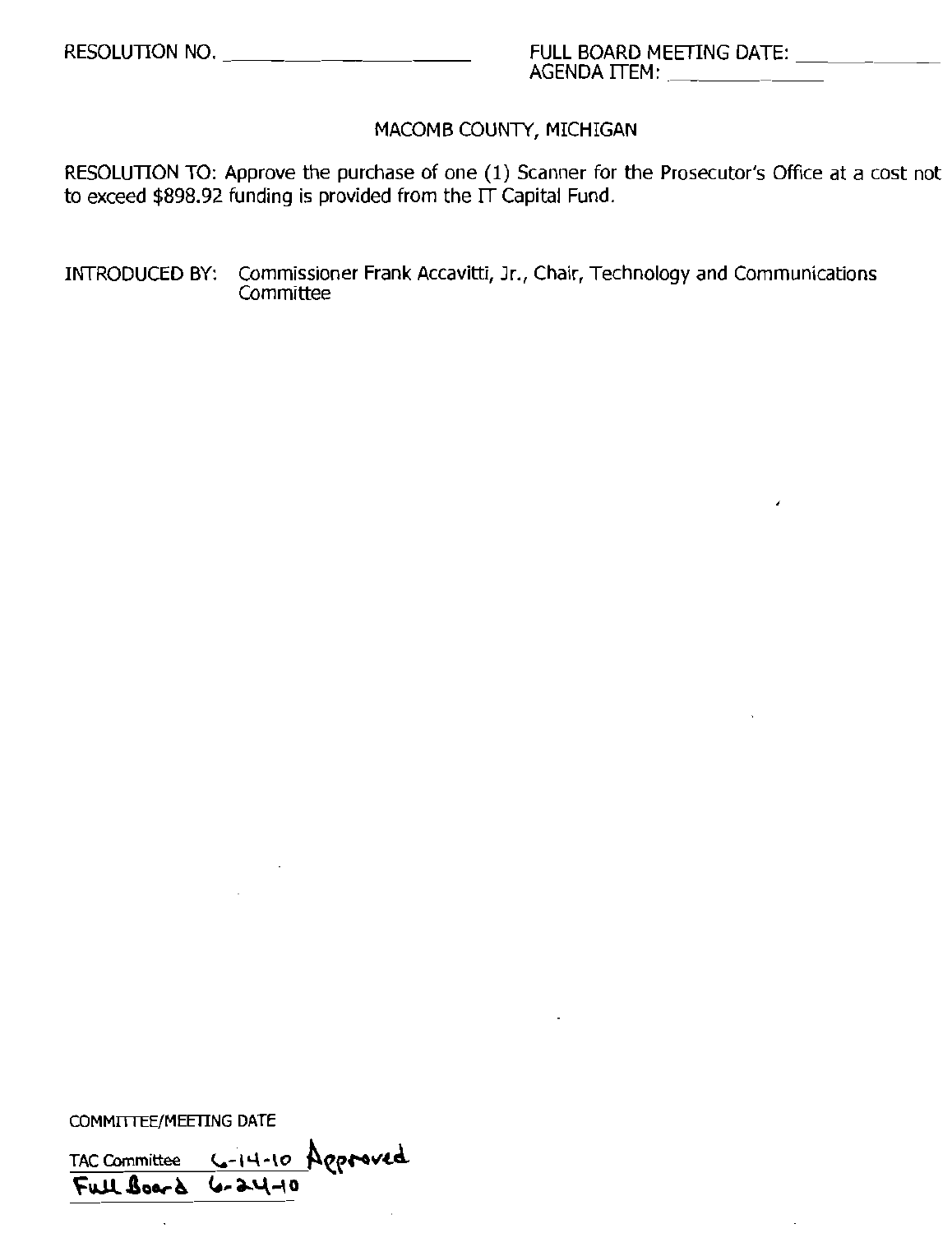,

### MACOMB COUNTY, MICHIGAN

RESOLUTION TO: Approve the purchase of one (1) desktop computer; one (1) MS Office 2007 license; one (1) Microsoft terminal server user license for the Public Health Department at a cost not to  $exceed$  \$1,075.32; funding is available in the Public Health  $-$  Computer Projects Account

INTRODUCED BY: Commissioner Frank Accavitti, Jr., Chair, Technology and Communications Committee

COMMITTEE/MEETING DATE

TAC Committee June 14, 2010 Acornic Full Board 4.24-10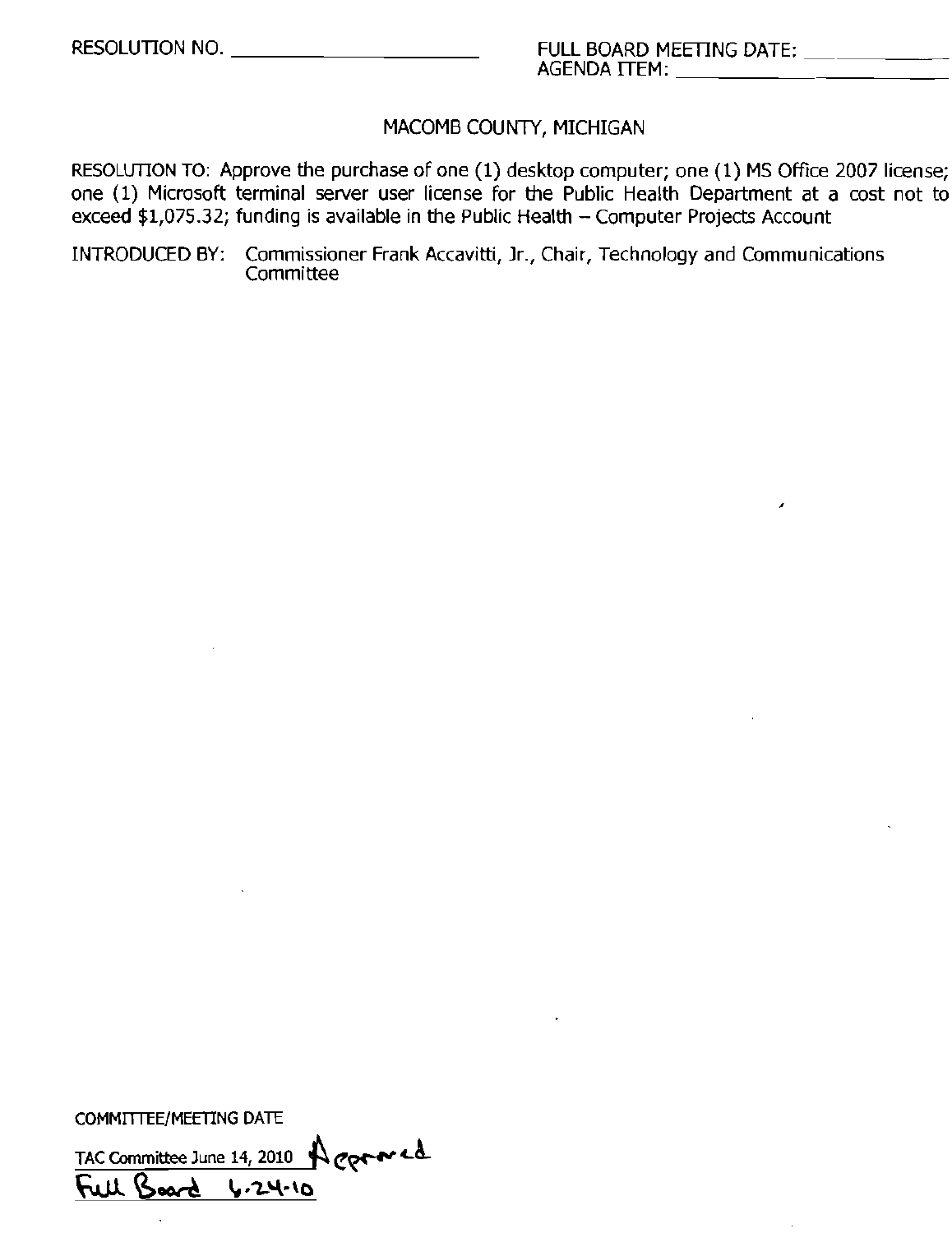### MACOMB COUNTY, MICHIGAN

RESOLUTION TO: Approve the purchase of one (I) desktop computer; one (I) MS Office license; one (I) black and white printer; one (I) Microsoft terminal server license for the Public Health Department at a cost not to exceed \$2,522.04; funding is available in the Public Health - Children Special Health Care Service Program Grant Fund.

INTRODUCED BY; Commissioner Frank Accavitti, Jr., Chair, Technology and Communications **Committee** 

COMMITTEE/MEETING DATE

 $TAC$  Committee June 14, 2010  $\bigwedge_{P} \{r \cdot x \cdot d\}$  $\mu$  Board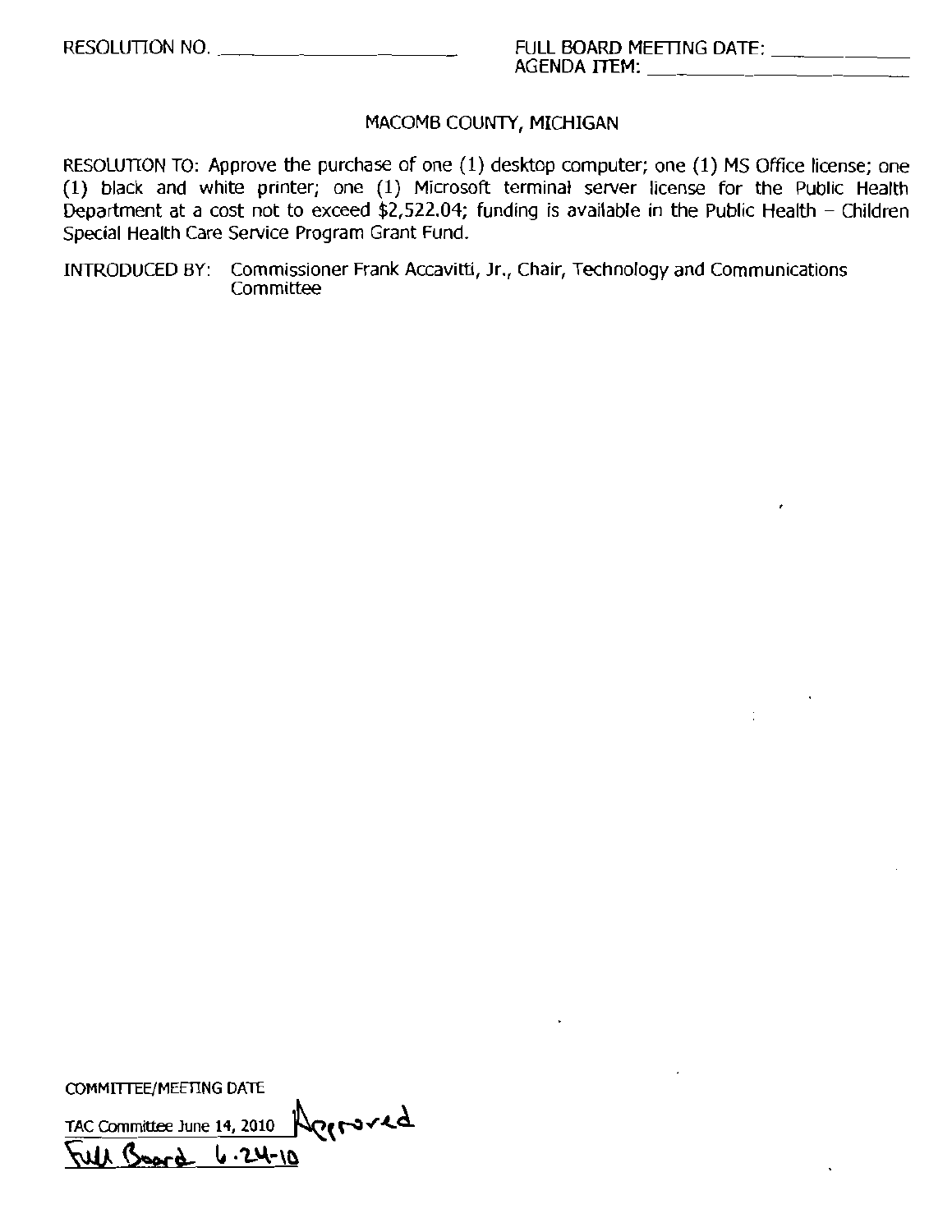### MACOMB COUNTY, MICHIGAN

RESOLUTION TO: Approve the purchase of seven (7) desktop computers; one (1) black and white printer; two (2) network drops; one (1) Microsoft license for the Register of Deeds department at a cost not to exceed \$7,562.76 funding is available in the Automation Technology Fund.

INTRODUCED BY: Commissioner Frank Accavitti, Jr., Chair, Technology and Communications Committee

COMMITTEE/MEETING DATE

TAC Committee June 14, 2010 Ager ourd  $Board 6.24.10$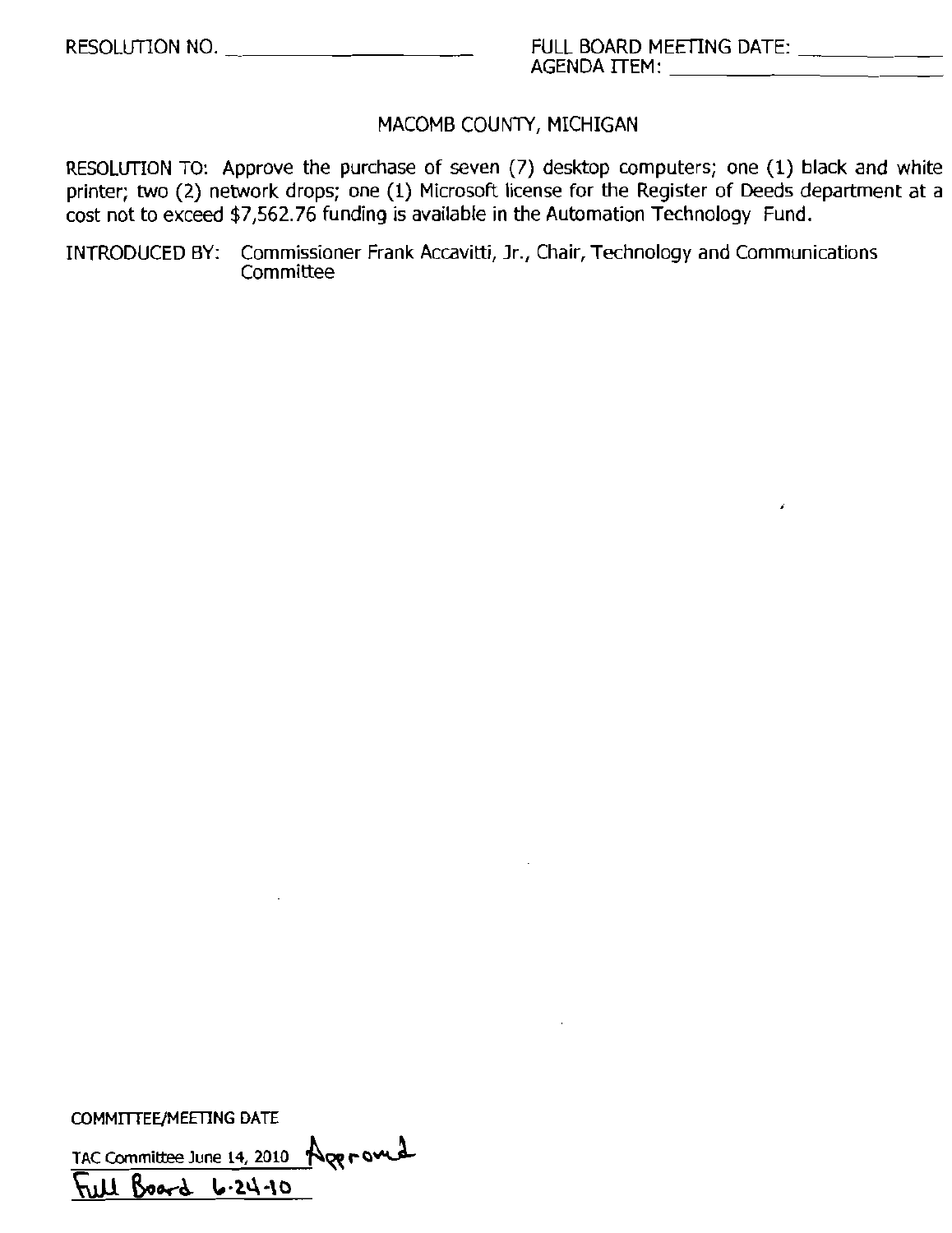### RESOLUTION NO. 4 A RESOLUTION NO. AGENDA ITEM:

### MACOMB COUNTY, MICHIGAN

RESOLUTION TO: Approve the purchase of five (5) laptops computers; five (5) docking stations with monitors, keyboards, and mouse; five (5) flash drives; five (5) Microsoft licenses; two (2) mobile printers; five (5) notebook bags on wheels for the Veterans Affairs at a cost not to exceed \$9,452.67 funding is available in the Veterans Affairs Capital Expense – Computer Equipment Funds.

INTRODUCED BY: Commissioner Frank Accavitti, Chairperson-Technology and Communication **Committee** 

COMMITTEE/MEETING DATE

TAC June 14, 2010  $\sqrt{N}$   $\sqrt{N}$ FULL BOAT& 4.24-10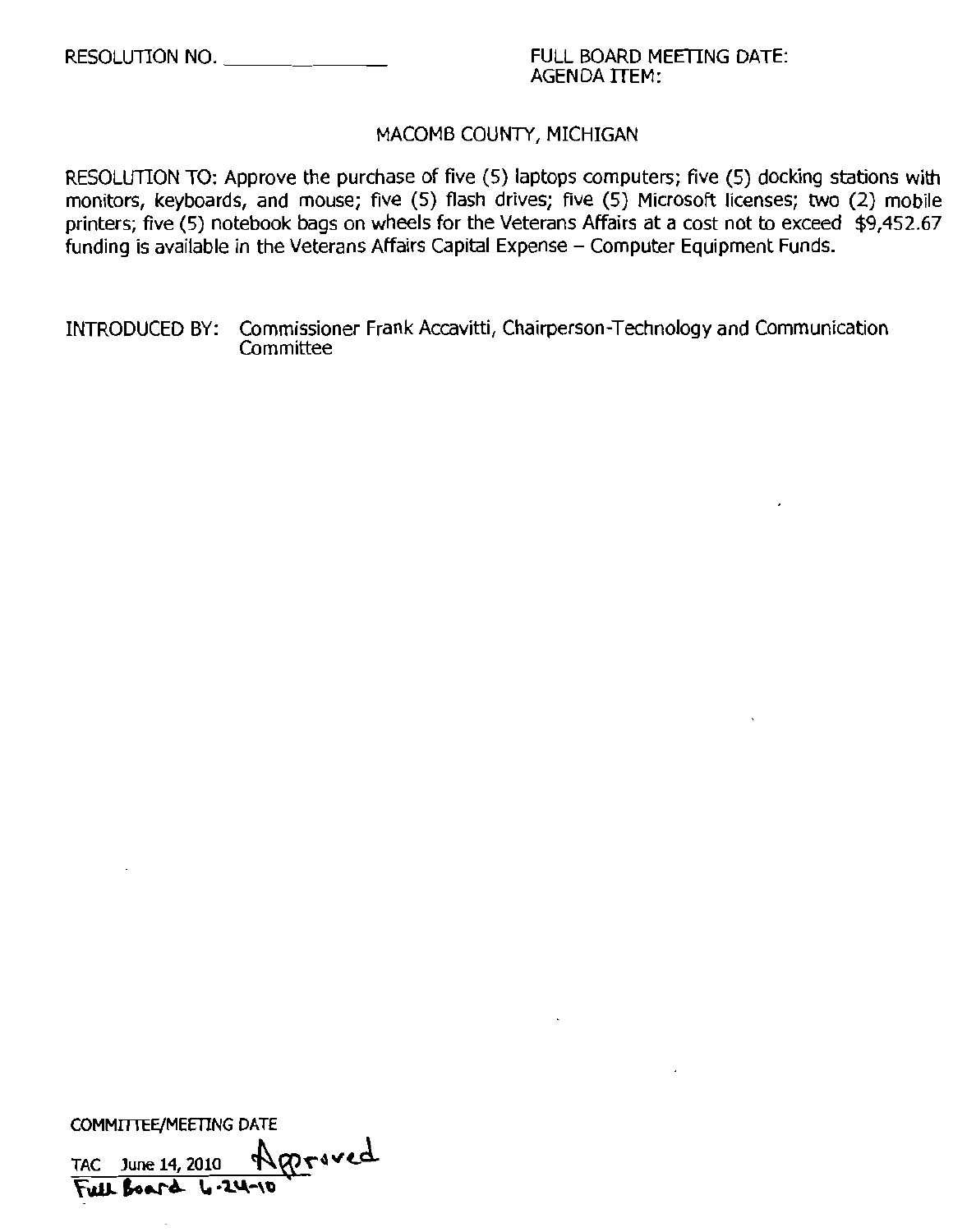RESOLUTION NO.  $\qquad \qquad \qquad$  FULL BOARD MEETING DATE:

AGENDA ITEM:

 $\frac{1}{\sqrt{2}}$ 

### MACOMB COUNTY, MICHIGAN

 $\mathbf{r}$ 

RESOLUTION TO: Approve the issuance of a Request for Proposal seeking qualified bids for an electronic filing and service system for the Macomb County 16<sup>th</sup> Circuit and Probate Courts.

INTRODUCED BY: Commissioner Frank Accavitti, Jr., Chair, Technology and Communications Committee

COMMITTEE/MEETING DATE TAC Committee/ June 14, 2010  $\bigcap_{\alpha\in\mathcal{C}}$ .£LU ~o.. **1o.'2.I.\-\()**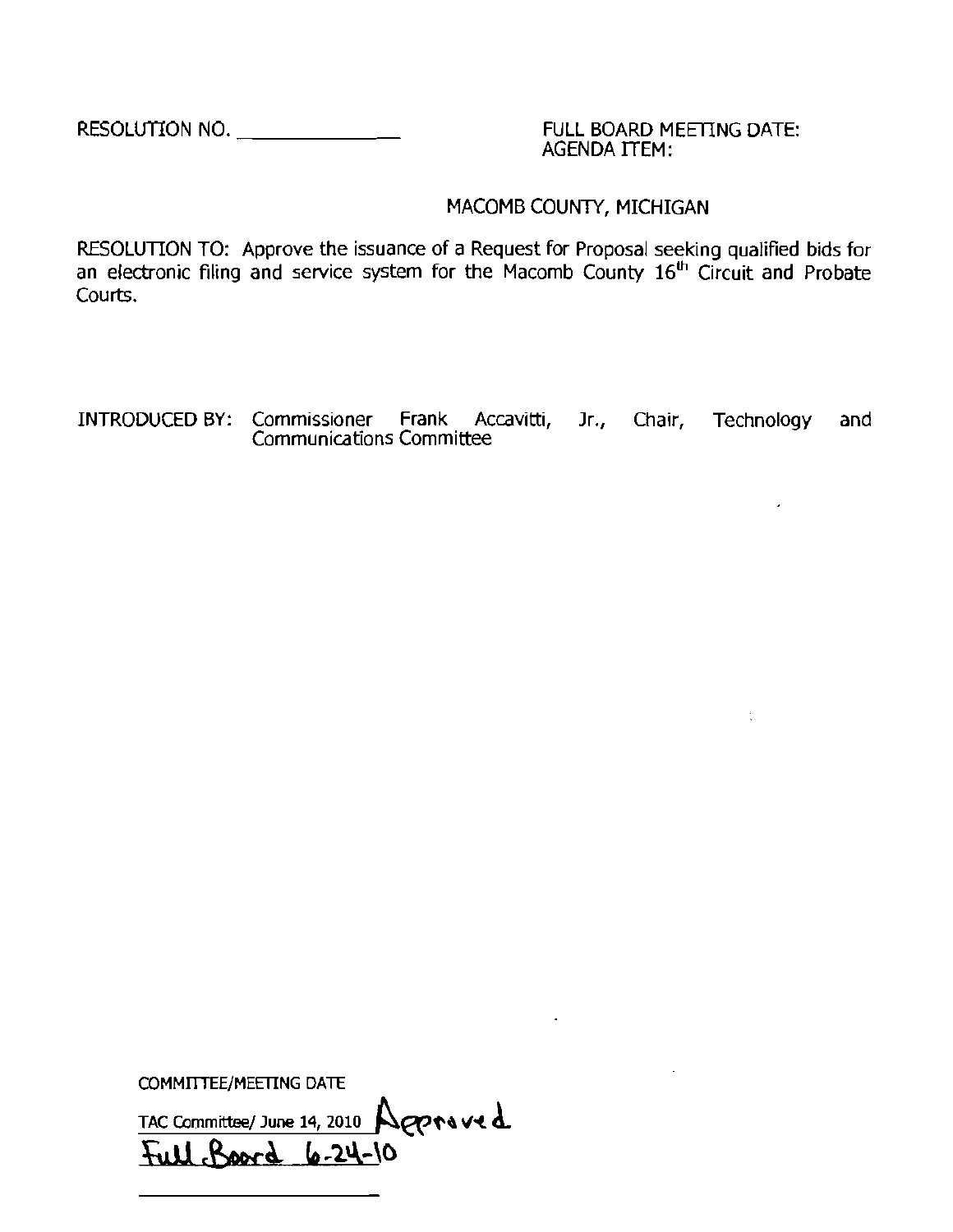RESOLUTION NO. \_ FULL BOARD MEETING DATE:

AGENDA ITEM:

 $\Delta \phi$ 

### MACOMB COUNTY, MICHIGAN

RESOLUTION TO: Approve the issuance of a Request for Proposal seeking qualified bids for a Global Position Satellite (GPS) system and eqUipment to be used by Macomb County Community Services Agency's (MCCSA) Head Start, Nutrition and Community Services Blank Grant (CSBG) Essential Medical Transportation Programs.

INTRODUCED BY: Commissioner Frank Accavitti, Chairperson-Technology and Communication **Committee** 

COMMITTEE/MEETING DATE Approved TAC June  $14$ ,  $2010$ <u>vul Board 6-24-10</u>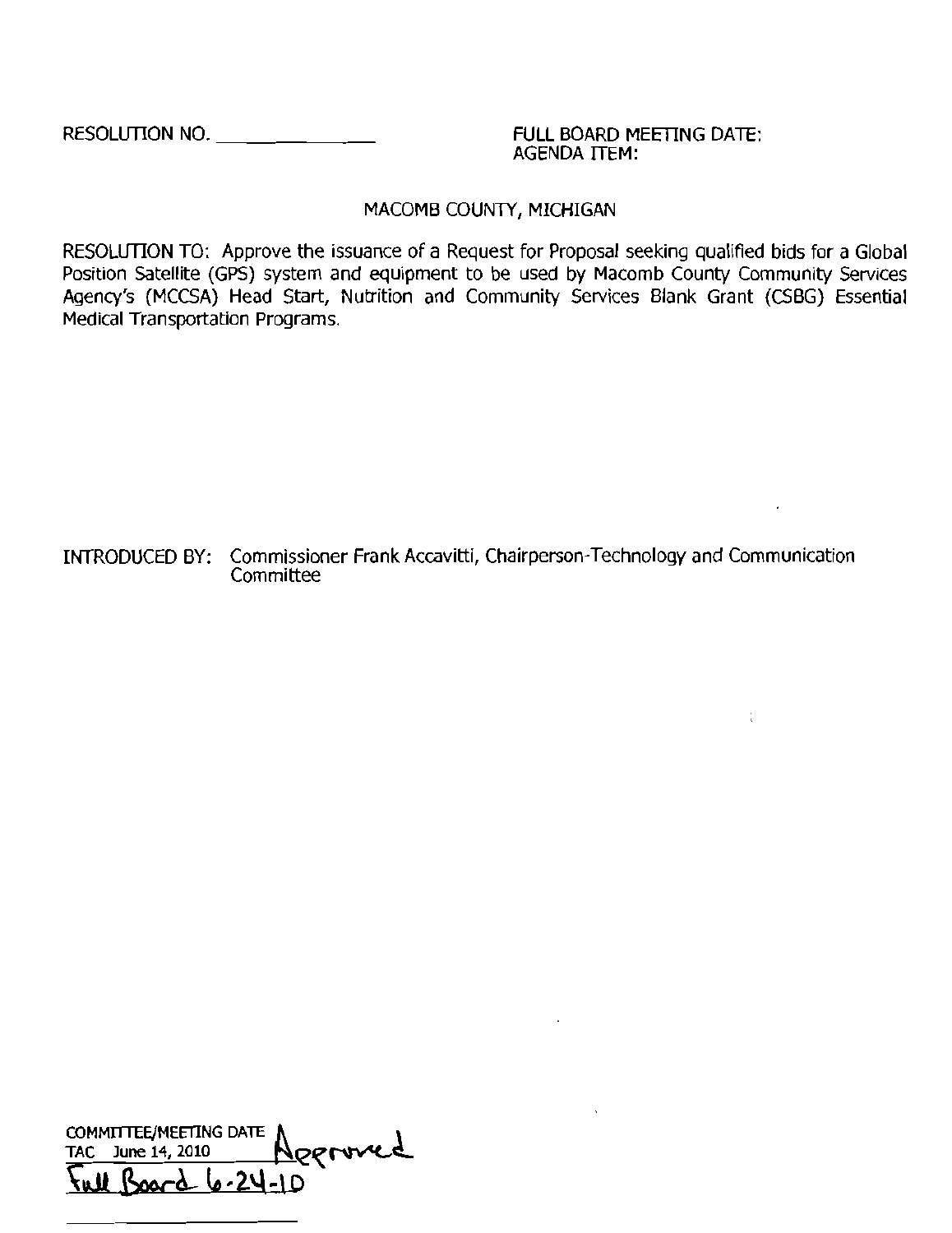

[ S. Main SL, 9th Hoor MounlClemens, Michigan 48043 586-469-5125 FAX 586-469-5991 In~ombcountyml\_go\l/boardof~mmissioners

June 14,2010

TO: BOARD OF COMMISSIONERS

FROM: ANDREY DUZYJ, CHAIR BUILDINGS, ROADS AND PUBLIC WORKS COMMITIEE

### RE: RECOMMENDATION FROM BUILDINGS, ROADS AND PUBLIC WORKS COMMITTEE MEETING OF JUNE 14, 2010

At a meeting of the Buildings, Roads and Public Works Committee, held Monday, June 14, 2010, the following recommendation was made and is being forwarded to the FuJI Board for approval:

### 1, COMMITTEE RECOMMENDATION - MOTION (SEE ATTACHED)

A MOTION WAS MADE BY CARABELLI, SUPPORTED BY DOHERTY, TO RECOMMEND THAT THE BOARD OF COMMISSIONERS AWARD THE 2010 COURT BUILDING PRECAST RESTORATION PROJECT TO THE LOW BIDDER, DRV CONTRACTORS, LLC, LOCATED IN SHELBY TOWNSHIP, IN THE AMOUNT OF \$134,885; FURTHER, FUNDS ARE AVAILABLE IN THE CAPITAL BUDGET. THE MOTION CARRIED.

### A MOTION TO ADOPT THE COMMITIEE REPORT WAS MADE BY CHAIR DUZYJ, SUPPORTED BY VICE-CHAIR CARABELLI,

### **MACOMB COUNTY BOARD OF COMMISSIONERS** Paul Gielegbern Kathy Tocay and Flynn<br>District 20 District of the District of the District of the District of the District of the District of the District of the District of the Dist

Andrey Duzyj - Diµrict J. S. Sue Rocca - District 7 Janes L. Carabelli - District 12

District 19 District 20 District 6<br>Chairman District Serverant-

Marvin E. Sauger - Dismict 2 David Flynn - District 8 Don Brown - District 13 Ed Brukey - District 17 William A. Crouchman - District 23 Phillip A. DiMaria - District 3 Robert Mijac - District 9 Brian Brian Brian Blian 14 Dana Camphous-Peterson - District 18 Michael A Boyle - District 24 Billion 25 Michael A Billion 25 Michael A Billion 25 Michael A Billion Toni Moceri - District 4 Ken Lampar - District 10 Keith Rengert - District 15 Irene M. Kepler - District 21 Kathy D. Vosburg - District 25 Susan L. Daherty - District 5 Ed Szczepanski - District JI Carey Tomice - District 16 Frank Accavitti Jr. - District 22 Jeffery S Sprys - District 26

Sergeant-At-Arms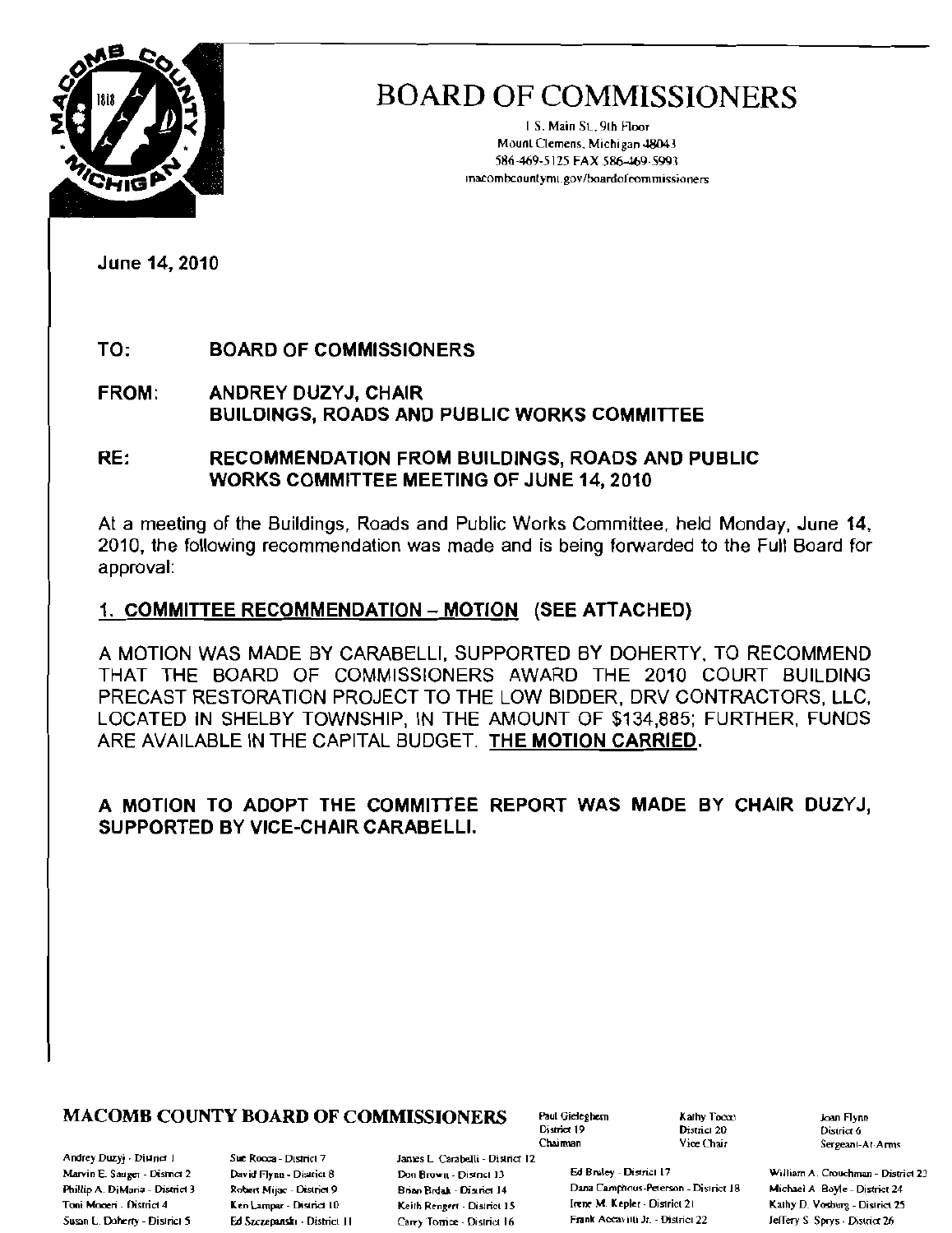RESOLUTION NO.

FULL BOARD MEETING DATE:

**AGENDA ITEM:** 

#### MACOMB COUNTY, MICHIGAN

RESOLUTION TO, Award the 2010 Court Building Precast Restoration Project to the low bidder,

DRV Contractors. llC, located in Shelby Township, in lhe amount of \$134,885.00

Funds for this Project are available in the Capital Budget.

INTRODUCED BY, Commissioner Andrey Duzyj, Chair

Buildings, Roads & Public Works

#### **COMMITTEE/MEETING DATE**

Buildings, Roads & Public Works:6/14/10 *Ful2Q6J* C,-d'f-ID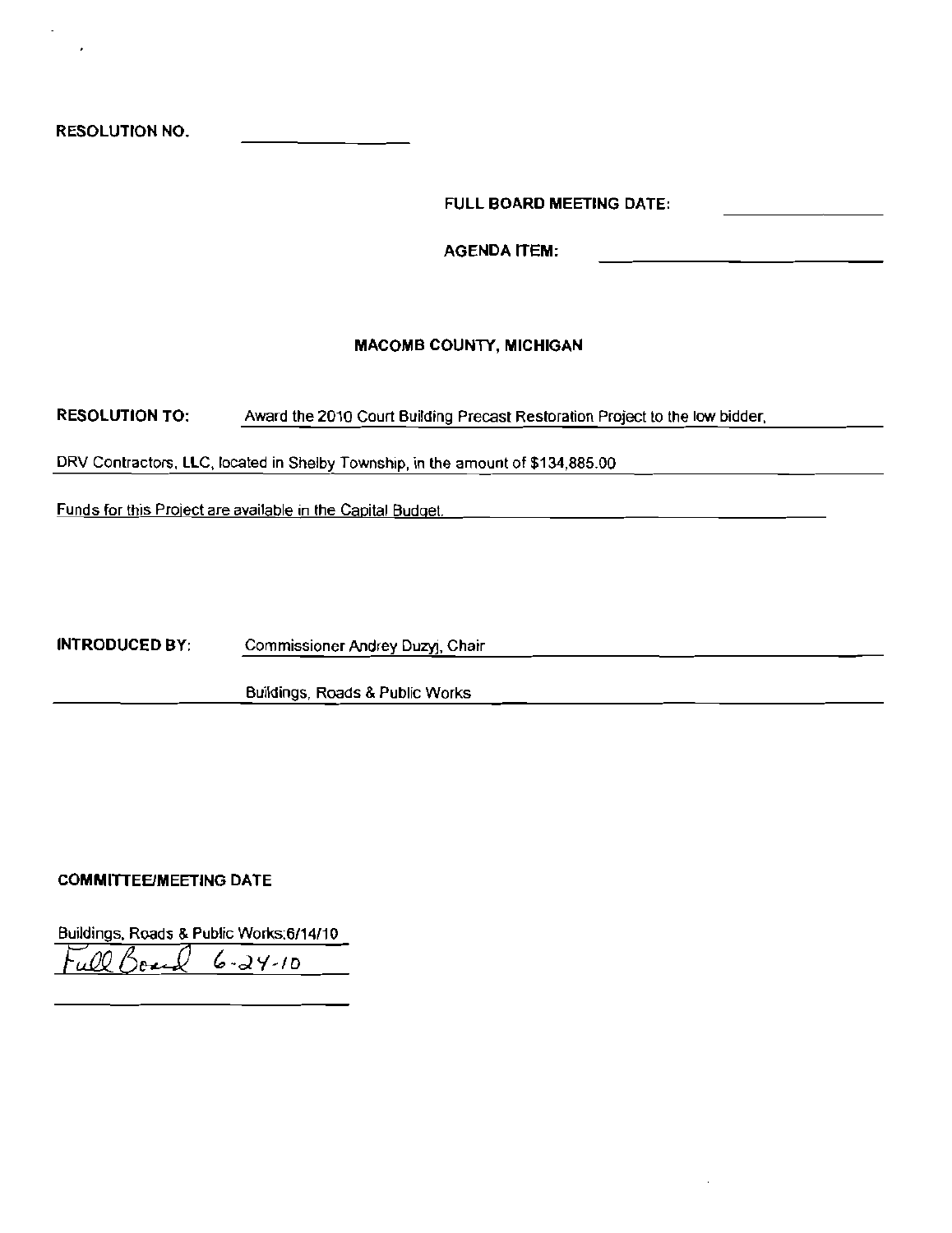

J S. Main St.. 91h Floor Mount Clemens, Michigan 48043 586-469-5125 FAX 586-469-5993 macombcountymi.gov/boardofcommissioners.

JUNE 15, 2010

TO: BOARD OF COMMISSIONERS

- FROM: PHILLIP DiMARIA, CHAIR PUBLIC SAFETY AND CORRECTIONS COMMITIEE
- RE: RECOMMENDATIONS FROM PUBLIC SAFETY AND CORRECTIONS COMMITTEE MEETING OF JUNE 15,2010

Al a meeting of the Public Safety and Corrections Committee, held Tuesday, June 15, 2010, the following recommendations were made and are being forwarded to the Full Board for approval:

### 1. COMMITTEE RECOMMENDATION - MOTION (SEE ATTACHED)

A MOTION WAS MADE BY ROCCA, SUPPORTED BY CARABELLI, TO RECOMMEND THAT THE BOARD OF COMMISSIONERS AUTHORIZE MACOMB COUNTY COMMUNITY CORRECTIONS TO APPLY FOR THE EDWARD BYRNE MEMORIAL JUSTICE ASSISTANCE GRANT (JAG) FUNDING FOR 2010. A TOTAL OF \$147,154 WAS ALLOCATED TO LOCAL JURISDICTIONS THAT INCLUDE MACOMB COUNTY AND WARREN. FURTHER, TO AUTHORIZE THE COUNTY TO ACT AS FIDUCIARY FOR THESE FUNDS AND ENTER INTO A MEMORANDUM OF UNDERSTANDING REGARDING THE SAME. THIS FEDERAL GRANT PROGRAM DOES NOT REQUIRE ANY LOCAUCOUNTY MATCH FUNDS. THE MOTION CARRIED.

### 2. COMMITTEE RECOMMENDATION - MOTION (SEE ATTACHED)

A MOTION WAS MADE BY DOHERTY, SUPPORTED BY SPRYS, TO RECOMMEND THAT THE BOARD OF COMMISSIONERS ACCEPT AND ENTER INTO THE 2009 HOMELAND SECURITY CITIZEN CORPS PROGRAM GRANT AGREEMENT IN THE AMOUNT OF \$18,312. THERE IS NO LOCAL MATCH. THE MOTiON CARRIED.

### 3. COMMITIEE RECOMMENDATION -MOTION (SEE ATIACHED)

A MOTION WAS MADE BY DOHERTY, SUPPORTED BY ROCCA, TO RECOMMEND THAT THE BOARD OF COMMISSIONERS AUTHORIZE THE OFFICE OF EMERGENCY MANAGEMENT AND COMMUNICATIONS TO APPLY FOR A 2010 COMMUNITY ORIENTATED POLICING SERVICES (COPS) TECHNOLOGY GRANT IN THE AMOUNT OF \$500,000 FOR EQUIPMENT AND TECHNOLOGY FOR A CENTRALIZED DISPATCH FACILITY. NO LOCAL MATCH IS REQUIRED. THE MOTION CARRIED.

A MOTION TO ADOPT THE COMMITTEE REPORT WAS MADE BY CHAIR DIMARIA, SUPPORTED BY VICE CHAIR BOYLE.

### $\textbf{MACOMB}\textbf{ COUNTY BOARD OF COMMISSIONERS}\begin{array}{l} \text{Paul Gideghem} \text{ Ruthy Tocco} \end{array} \begin{array}{l} \text{Kathy Tocco} \end{array} \begin{array}{l} \text{Macay Tocco} \end{array} \begin{array}{l} \text{Macay Tocco} \end{array} \begin{array}{l} \text{Macay Tocco} \end{array} \begin{array}{l} \text{Macay Tocco} \end{array} \begin{array}{l} \text{Macay Tocco} \end{array} \begin{array}{l} \text{Macay Tocco} \end{array} \begin{array}{l} \text{Macay$

Andrey Duzyj - District I Sue Rocca, District 7

James L. Carabelli - District 12 Susan L. Doherty - District 5 Ed Szezepanski - District 11 Carey Tomice - District 16 Frank Accavitti Ir. - District 22 Jeffery S. Sprys - District 26

Chaimnen

District 20<br>Vice Chair

Phillip A. DiMaria - District 3 Roher, Mijac - District 9 Brian Brdak - District 14 Dana Camphous-Peterson - District 18 Michael A. Boyle - District 24 Toni Moceri - District 4 Ken Lampor - Disnict 10 Keith Rengert - District 15 Irene M. Kepler - District 21 Kathy D. Vosburg - District 25

Sergeant-At-Arms

Marvin E. Sauger - District 2 David Hynn - District 8 Don Brown - District 13 Ed Bruley - District 17 William A. Crouchman - District 23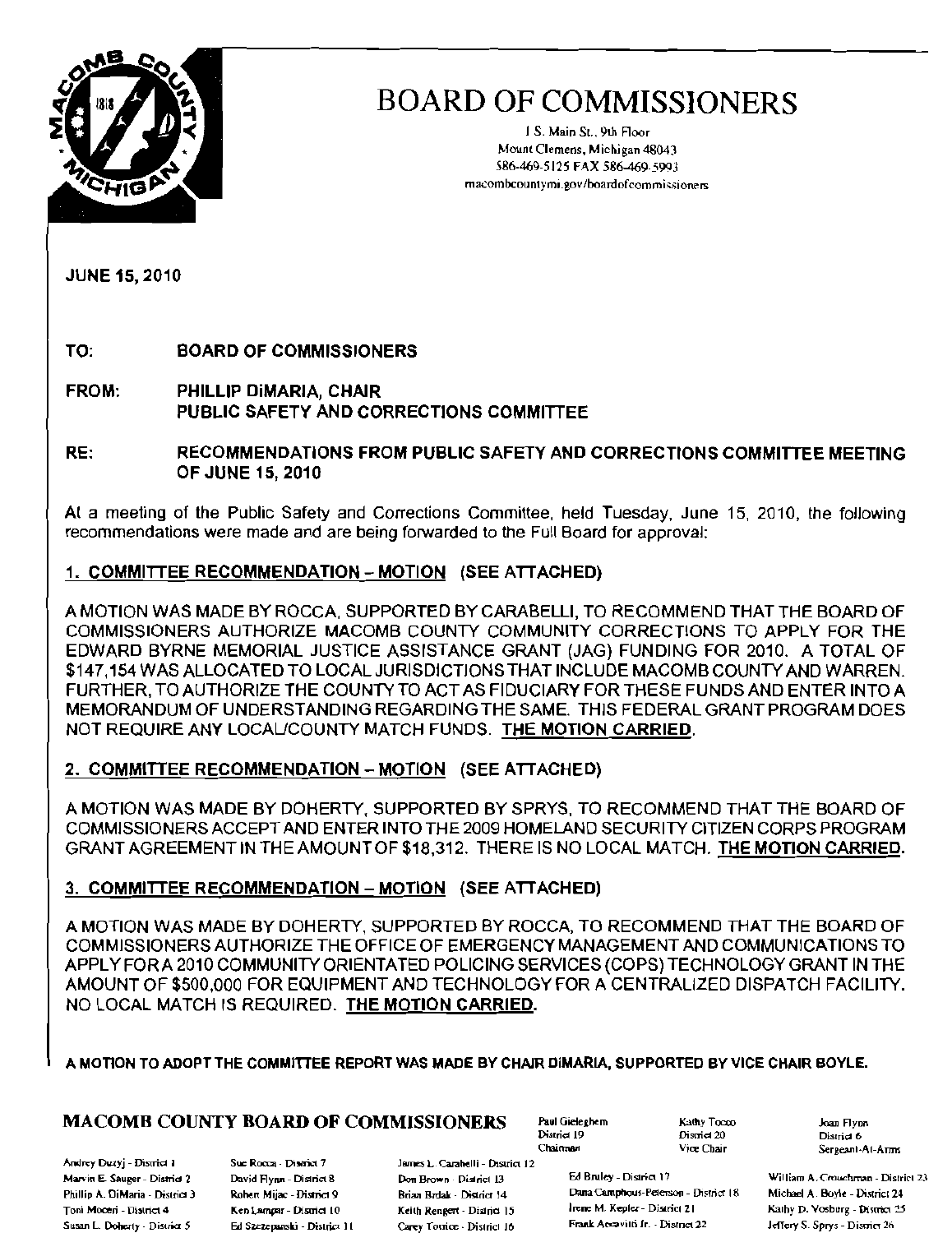RESOLUTION NO. **EVILL BOARD MEETING DATE:** 

### AGENDA ITEM;

### MACOMB COUNTY, MICHIGAN

<u>ra Byrn</u><br><u>to local</u><br>v for the RESOLUTION TO authorize Macomb County Community Corrections to apply for the Edward Byrne Memorial Justice Assistance Grant (JAG) funding for 2010. A total 0[\$147,154 was allocated to local  $j$ urisdictions that include Macomb County and Warren. Authorize the County to act as fiduciary for these funds and enter into a Memorandum of Understanding regarding the same. This federal grant program does not require any local/county match funds.

INTRODUCED BY: Phil DiMaria, Chair. Public Safely and Corrections

COMMITTEE/MEETING DATE

 $2 - 6 - 15 - 10$  Aggroved  $\bigcup_{\alpha\in A} \iota_{\alpha} \cdot 24 - 10$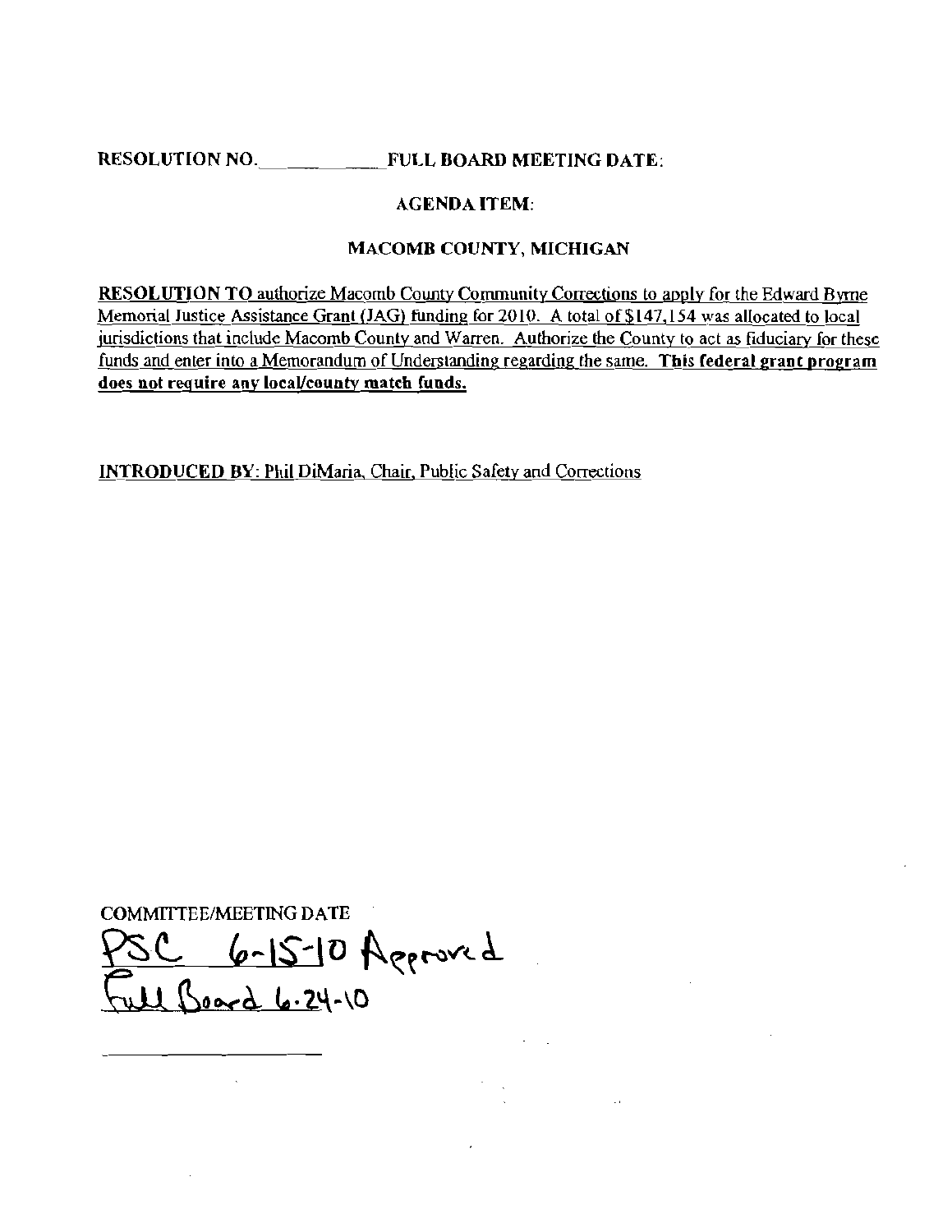RESOLUTION NO: FULL BOARD MEETING DATE:

, AGENDA ITEM:

### MACOMB COUNTY, MICHIGAN

RESOLUTION TO: Accept and enter in to the 2009 Homeland Security Citizen Corps Program Grant Agreement in the amount of \$18,312.00. There is no local match.

!NTRODUCED BY: Commissioner Phillip DiMaria, Chairman, Public Safety & **Corrections Committee** 

See attached report.

COMMITIEE/MEETING DATE  $\frac{1}{2}$  6-15-10 Ageroved  $\frac{1}{2}ul\beta_{0}ord_{6-2}4-n$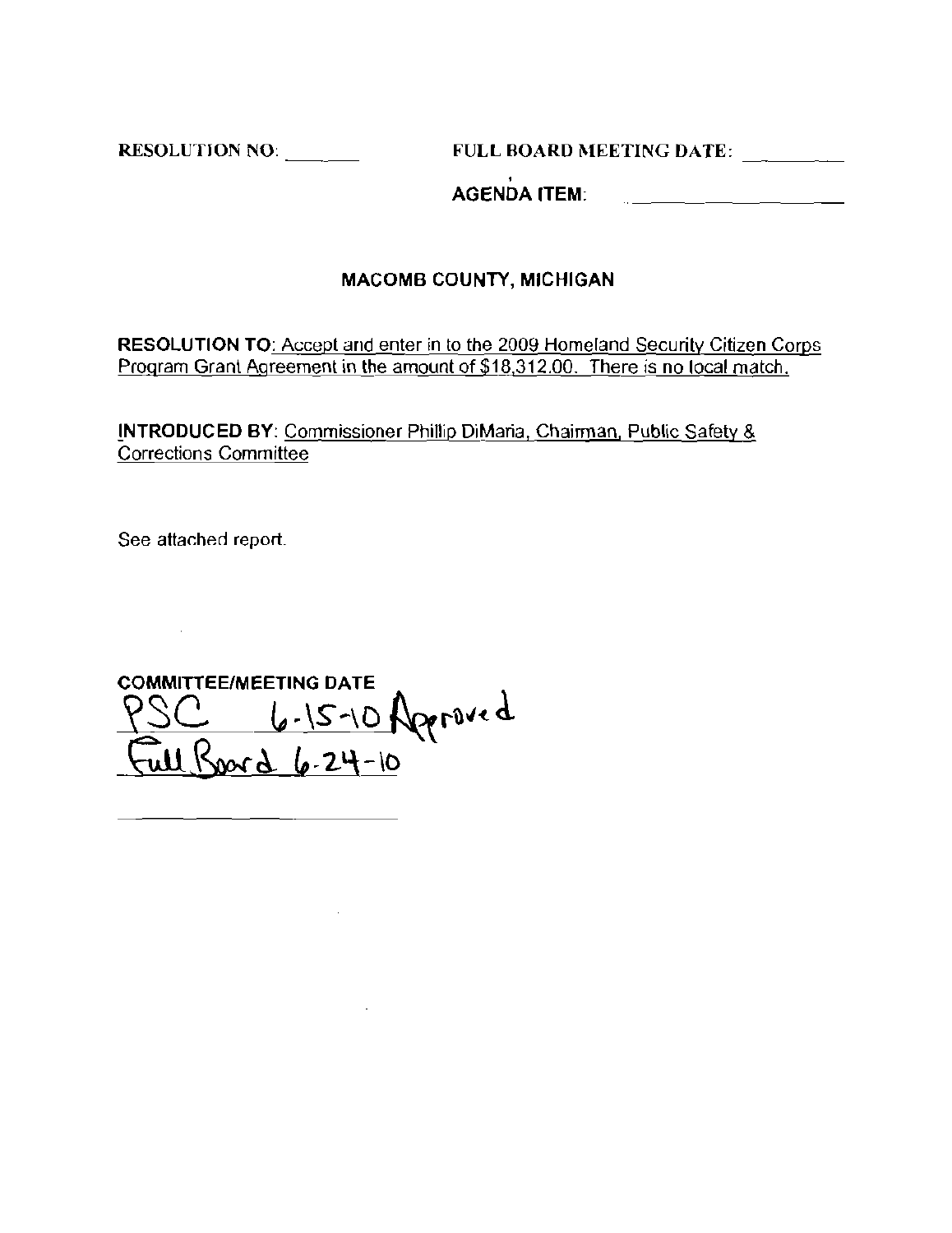**RESOLUTION NO. FULL BOARD MEETING DATE:** 

**AGENDA ITEM:** 

### **MACOMB COUNTY, MICHIGAN**

**RESOLUTION** TO: Authorize the Office of Emergency Management & Communications to apply for a 2010 COPS Technology Grant in the amount of \$500,000 for equipment & **technology for a centralized dispatch facility. No local match is required.** 

**!NTRODUCED** BY: Commissioner Phillip DiMaria, Chairman, Public Safety & **Corrections Committee** 

**See attached report.** 

**COMMITTEE/MEETING DATE**  SC <u>6-15-10</u> Approved  $\sqrt{24.8}$  board 6.24.10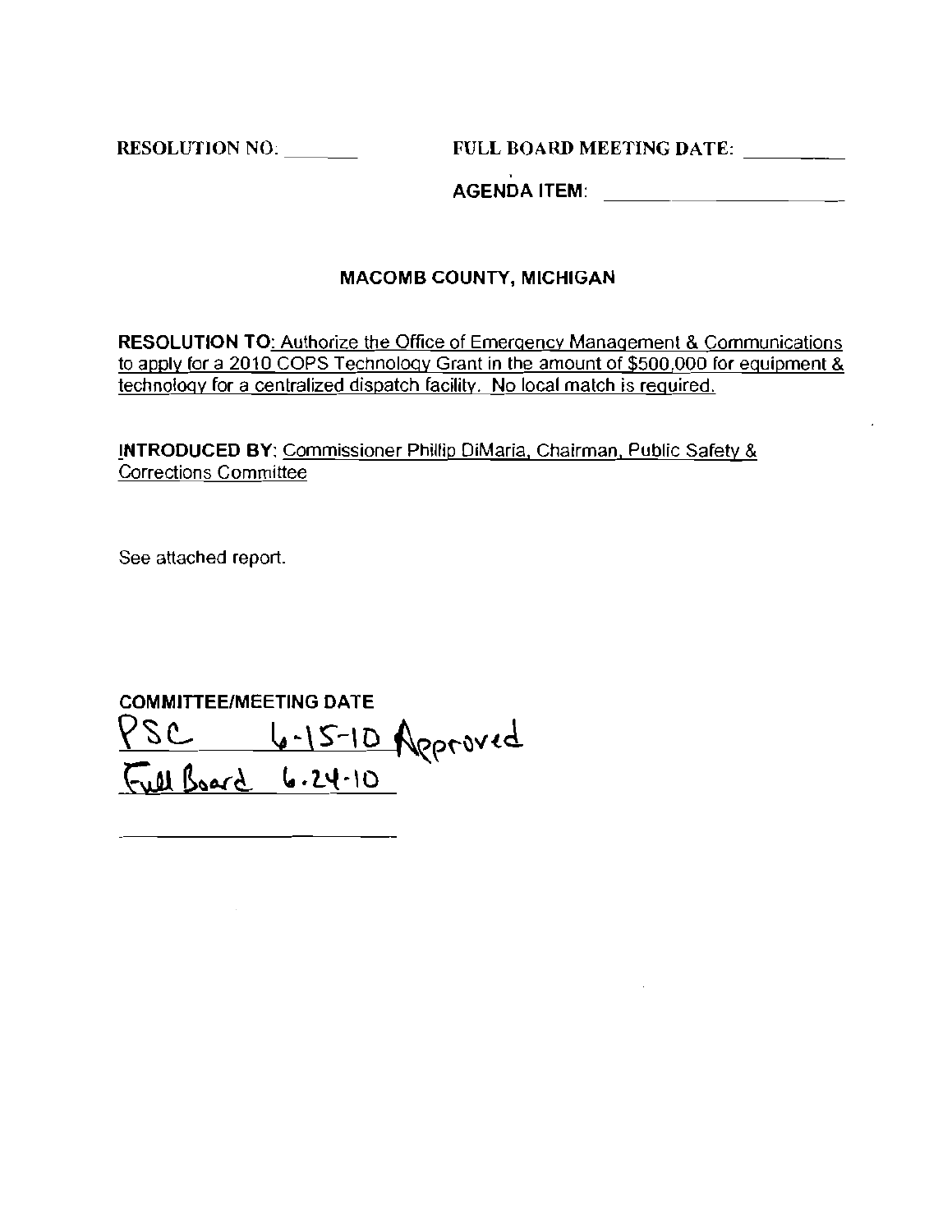

I S. Main SI. 9th Floor Mount Clemens, Michigan 48043 586-469-5125 FAX 586-469-5993 rnacombcounlymi.govlboardofcommi5sioners

June 16,2010

### TO: BOARD OF COMMISSIONERS

FROM: KATHY VOSBURG, CHAIR ADMINISTRATIVE SERVICES COMMITTEE

RE: RECOMMENDATION FROM ADMINISTRATIVE SERVICES COMMITTEE MEETING OF JUNE 16, 2010

At a meeting of the Administrative Services Committee, held Wednesday, June 16, 2010, the folloWing recommendation was made and is being forwarded to the Full Board for approval:

### 1, COMMITTEE RECOMMENDATION - MOTION (SEE ATTACHED)

A MOTION WAS MADE BY CAMPHOUS·PETERSON, SUPPORTED BY J. FLYNN, TO RECOMMEND THAT THE BOARD OF COMMISSIONERS AUTHORIZE THE CLERK/REGISTER OF DEEDS TO WORK WITH THE PURCHASING AND INFORMATION TECHNOLOGY DEPARTMENTS AND ASK FOR A REQUEST FOR PROPOSAL (RFP) TO REVOLUTIONIZE THE VITAL RECORDS PROCESS BY PROVIDING A SYSTEM TO ENABLE CUSTOMERS TO APPLY FOR VITAL RECORDS ONLINE AND ENABLE CLERK STAFF TO IMPORT THAT DATA DIRECTLY INTO THE VITAL RECORDS SYSTEM, ELIMINATING DATA ENTRY AND IMPROVING EFFICIENCY BY PROVIDING THE CLERK A WAY TO PROCESS MORE REQUESTS PER EMPLOYEE. THE MOTION CARRIED.

A MOTION TO ADOPT THE COMMITTEE REPORT WAS MADE BY CHAIR VOSBURG, SUPPORTED BY COMMISSIONER ACCAVITTI.

### $MACOMB$  COUNTY BOARD OF COMMISSIONERS Faul Gieleghem  $\begin{array}{ccc} \text{Karky Teccov} & \text{J}\text{Oan Flynn} \ \text{Dispid 20} & \text{Dispid 20} \end{array}$

Andrey Duzyj - District 1 Sue Rocca - District 7 Phillip A, DiMaria - District 3 Tosi Moceri - District 4<br>Susan L. Doherty - District 5

Roben Mijac - Dismct 9 Ken Lampar - District 10 James L. Carabelli - District 12 Brian Brdak - District 14 Keith Rengert - District 15

Chairman

District 20<br>Vice Chair

Marvin E. Sauger - District 2 David Flynn - District 8 Don Brown - District 13 Ed Bruley - District 17 William A. Crouchman - District 23 Dana Camphous-Peterson - District 18 Irene M. Kepler - District 21 Ed Szczepanski - District 11 Carey Torrice - District 16 Frank Accavitti Jr. - District 22 Jeffery S. Sprys - District 26

Sergeant-At-Arms

Michael A. Boyle - District 24 Kathy D. Vosburg - District 25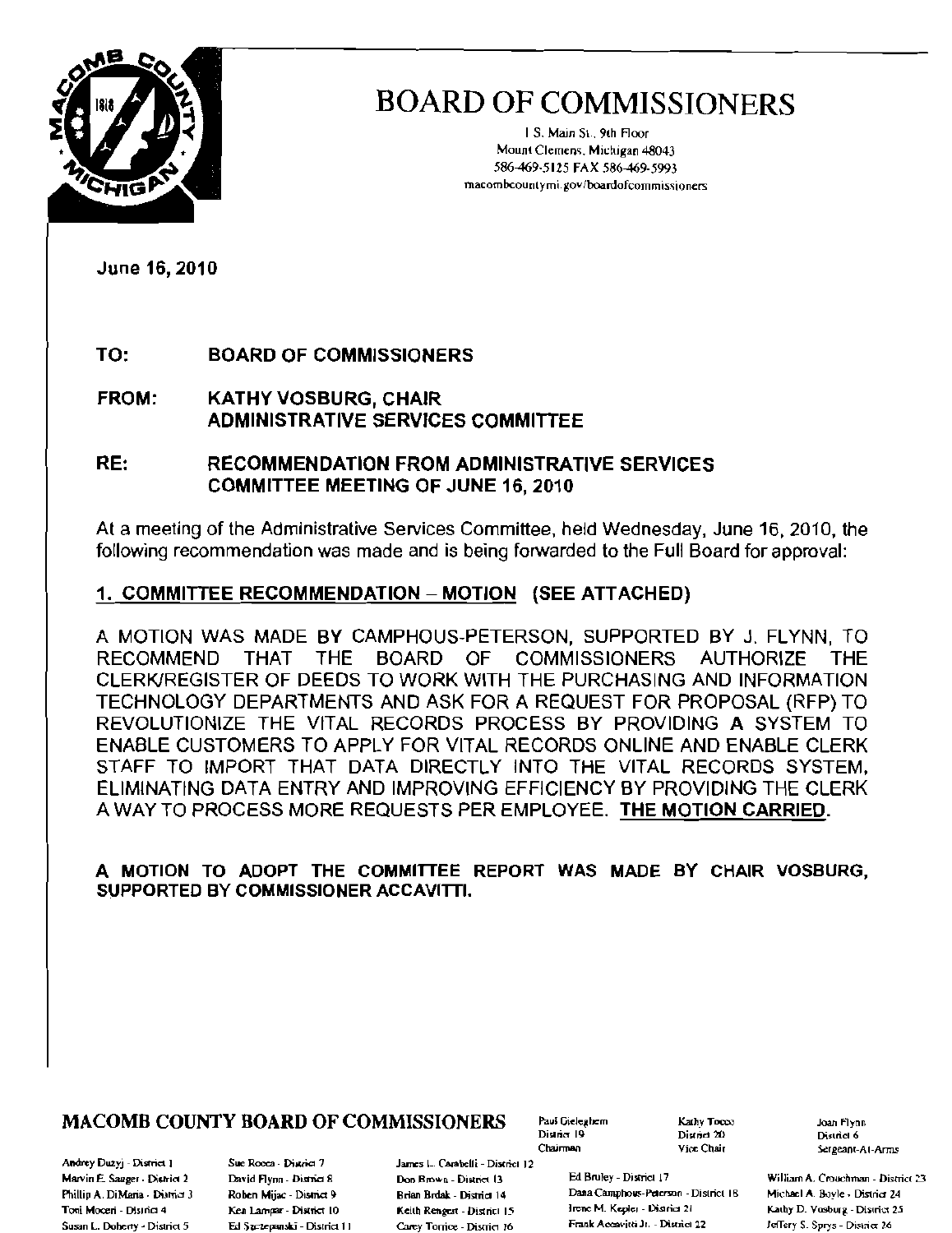### RESOLUTION NO.  $\qquad \qquad \text{FULL BOARD MERTING DATE: }$ AGENDA ITEM: \_

### MACOMB COUNTY, MICHIGAN

RESOLUTION TO: AUTHORIZE THE CLERKJREGISTER OF DEEDS TO WORK WITH THE PURCHASING DEPARTMENT AND INFORMATION TECHNOLOGY DEPARTMENT AND ASK FOR A REQUEST FOR PROPOSALS ("RFP") TO REVOLUTIONIZE THE VITAL RECORDS PROCESS BY PROVIDING A SYSTEM TO ENABLE CUSTOMERS TO APPLY FOR VITAL RECORDS ONLINE AND ENABLE CLERK STAFF TO IMPORT THAT DATA DIRECTLY INTO THE VITAL RECORDS SYSTEM, ELIMINATING DATA ENTRY AND IMPROVING EFFICIENCY BY PROVIDING THE CLERK A WAY TO PROCESS MORE REQUESTS PER EMPLOYEE.

### BACKGROUND:

Macomb County Clerk / Register of Deeds Carmella Sabaugh is trying to find innovative ways to use technology to serve customers who have an increasing demand for service, while al the same time coping with the budget reality and the loss of 16 positions over the last two years. The only way the clerk can provide more service with less staff is to increase efficiency by using technology to enable each staff person to serve more customers.

The current way a clerk customer applies for a vital record, such as marriage license, business license, or concealed pistol license, is to hand-write or type infonnation on a paper application form and submit it to the county clerk. Customers may also print application fonns from the Web site, then hand-write or type on them and submit them to the clerk. Clerk staff then types the information from the customer's application fonn into the vital records computer system.

The current method is slow, redundant, and subject to typing mistakes. In many cases, the same information that was typed by the customer onto the application form is retyped by clerk staff into the computer. This method is prone to typing mistakes because the same information is typed twice.

Macomb County Clerk / Register of Deeds Carmella Sabaugh envisions a system where customers apply for vital records online. The data typed by the customer would have some automatic validation, such as mailing address, datc ranges and more. Once a customer submits an application electronically, the data would be held in a queue where it would be reviewed by clerk staff and either accepted or rejected. If application data were accepted, it would automatically be brought into the vital records system where records could quickly be printed.

This system would reduce the need for the second round of data entry, would increase the accuracy of data, would increase staff efficiency by enabling clerk staff to process more customers per staff member, and would provide a better customer experience.

Sabaugh also envisions a system where customers can select a time to pick up their records in the office when lines are shorter and wait times a shorter, similar to the way customers at Apple can sign up for an appointment or the way Disney FastPass customers can avoid long lines.

Also attached is an IT Department project tracking printout showing all ofthe county time and resources spent on this project so far.

INTRODUCED BY: COMMISSIONER KATHY VOSBURG, CHAIRPERSON ADMINISTRATIVE SERVICES COMMITTEE

COMMITTEE/MEETING DATE: June 16, 2010

Full Board 6-24-10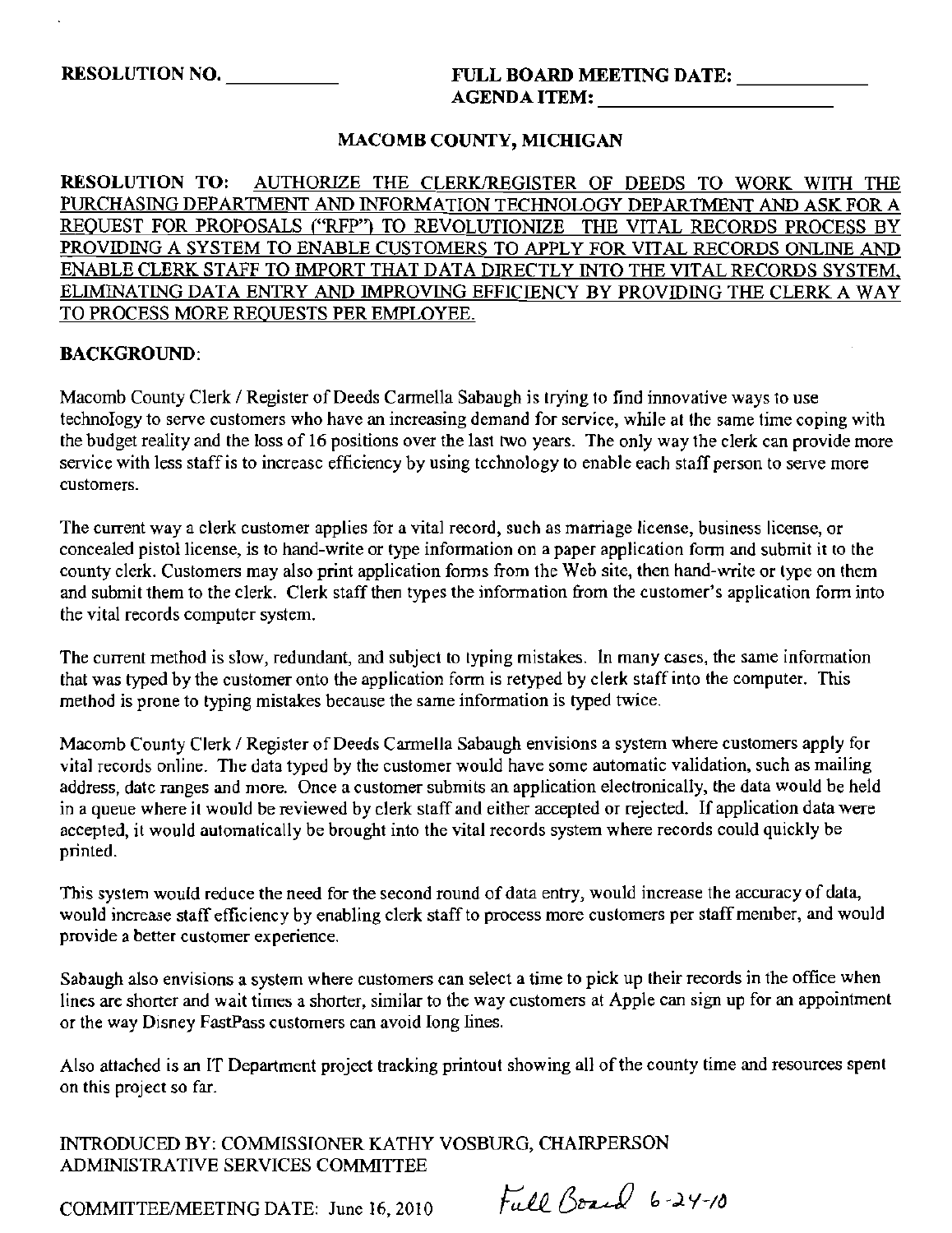

I S. Main St., 9th Floor Mount Clemens. Michigan 48043 586-469-5125 FAX 586-469-5993 macombcountymi.gov/boardofcommissioners

JUNE 16, 2010

TO: BOARD OF COMMISSIONERS

### FROM: JAMES CARABELLI AND EDWARD BRULEY, CO-CHAIRS PLANNING AND ECONOMIC DEVELOPMENT COMMITTEE

### RE: RECOMMENDATIONS FROM PLANNING AND ECONOMIC DEVELOPMENT COMMITTEE MEETING OF JUNE 16, 2010

At a meeting of the Planning and Economic Development Committee, held Wednesday, June 16, 2010, the following recommendations were made and are being forwarded to the Full Board for approval:

### 1. COMMITTEE RECOMMENDATION - MOTION (SEE ATTACHED)

A MOTION WAS MADE BY DUZYJ, SUPPORTED BY D. FLYNN, TO RECOMMEND THAT THE BOARD OF COMMISSIONERS AUTHORIZE A CONTRACT WITH SOLID GROUND IN THE AMOUNT OF \$67,521 UTILIZING HOME FUNDS, CONDITIONAL UPON SOLID GROUND MAINTAINING AT LEAST AN 80% OCCUPANCY RATE. IN ADDITION, SOLID GROUND MUST REPORTTO THE PLANNING AND ECONOMIC DEVELOPMENT COMMITTEE ON A MONTHLY BASIS FOR THE REMAINDER OF 2010. THE MOTION CARRIED.

### 2. COMMITTEE RECOMMENDATION - MOTION (SEE ATTACHED)

A MOTION WAS MADE BY D. FLYNN, SUPPORTED BY MOCERI, TO RECOMMEND THAT THE BOARD OF COMMISSIONERS APPROVE AN INCREASE IN THE HOME GRANT FOR SPRINGHILL HOUSING CORPORATION MAKING THE GRANT TOTAL \$354,943. THE MOTION CARRIED WITH CARABELLI **VOTING** "NO."

### 3. COMMITTEE RECOMMENDATION - MOTION (SEE ATTACHED)

AMOTION WAS MADE BYD. FLYNN, SUPPORTED BY MOCERI, TO RECOMMEND THAT THE BOARD OF COMMISSIONERS AUTHORIZE THE EXECUTION OF A CONTRACT WITH HABITAT FOR HUMANITY UTILIZING HOME FUNDS. THE MOTION CARRIED,

### 4. COMMITTEE RECOMMENDATION - MOTION (SEE ATTACHED)

A MOTION WAS MADE BY BROWN, SUPPORTED BY MIJAC, TO RECOMMEND THAT THE BOARD OF COMMISSIONERS APPROVE AND AUTHORIZE THE BOARD CHAIR TO ACCEPT A \$2,000 GRANT FROM THE DALMAC FUND TO FINANCE 100% OF THE COSTS OF THE "MEET ME ON THE TRAIL" EVENT AND PROVIDE FOR THE CREATION AND PRINTING OF NEW TRAIL MAP DISPLAYS AND BROCHURES. THIS GRANT REQUIRES NO LOCAL MATCH DOLLARS. THE MOTION CARRIED.

### **MACOMB COUNTY BOARD OF COMMISSIONERS** Paul Gieleghem  $\frac{\text{Kally Tocov}}{\text{Distance } 20}$  Joan Flynn

Andrey Duzyj - District 1 Sue Rocca - District 7 James L. Carabelli - District 12 Susan L. Doherty - District 5 Ed Szczepanski - District II Carey Torrice - District 16 Frank Accavitti Jr. - District 22 Jeffery S. Sprys - District 26

District 19 District 20<br>Chairman Vice Chair

Sergeant-At-Arms

Marvin E. Sauger - District 2 David Aynn. District 8 Dan Brown. District 13 Ed Bruley. District 17 William A. Crouchman - District 23

Phillip A. DiMaria - Disniet 3 **Roben Mijac - Disniet 9 Brian Brdak** - Disniet 14 Dana Camphous-Pelerson - District 18 Michael A. Boyle - District 24 Brancher - Disniet 24 Brancher - District 19 Keith Renewa - District 15 Toni Moceri • Disirict 4 Ken Lampur - District 10 Keith Rengen - District 15 Irene M. Kepler - District 21 Kathy D. Vosburg - District 25<br>Susan L. Doberty - District S. S. Bet Sectement's District 14 Came Darios Databa - P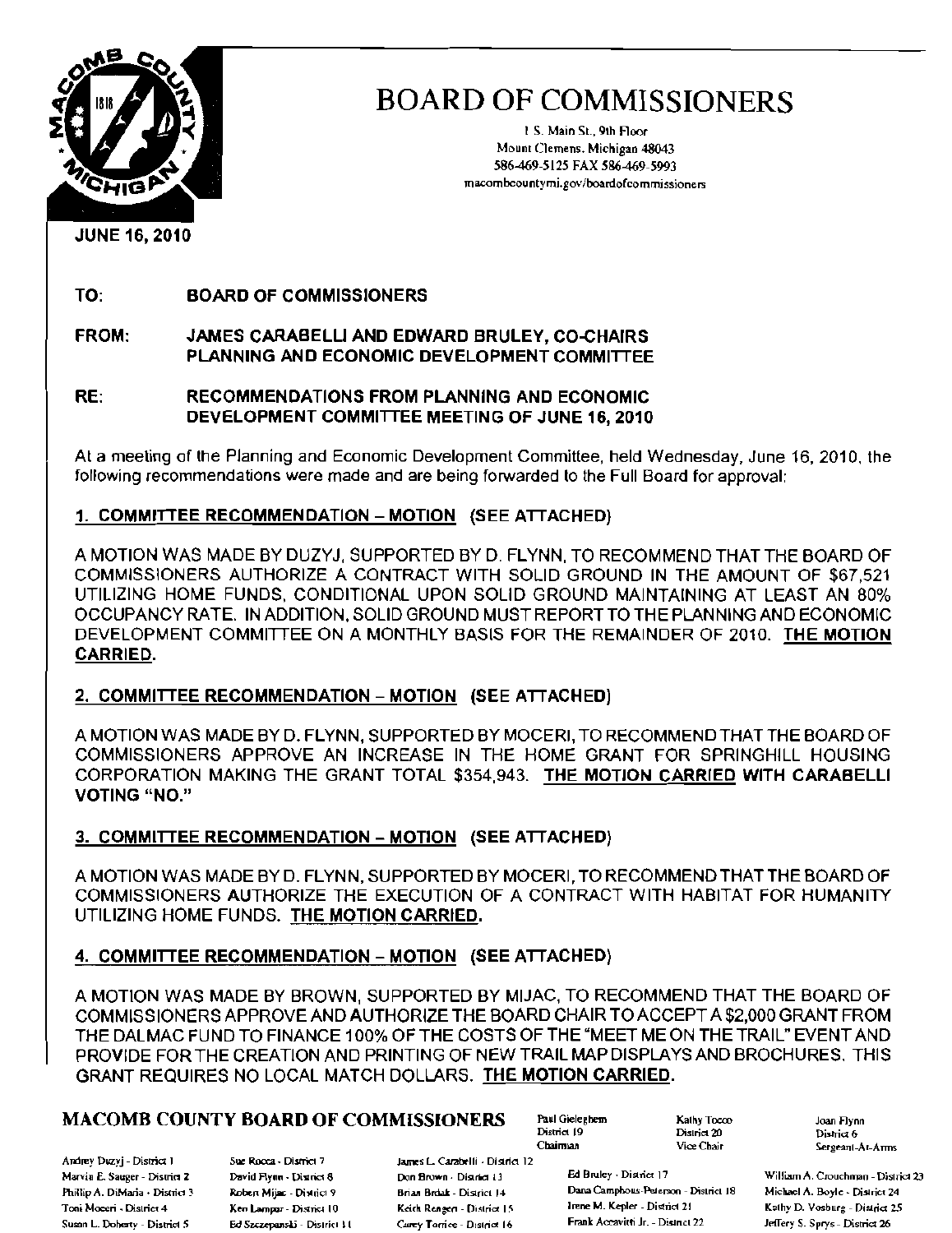### 5. COMMITIEE RECOMMENDATION - MOTION (SEE ATIACHED)

A MOTION WAS MADE BY D. FLYNN, SUPPORTED BY MIJAC, TO RECOMMEND THAT THE BOARD OF COMMISSIONERS APPROVE AND AUTHORIZE THE BOARD CHAIR TO APPROVE THE SUBMISSION OF A 2010 MICHIGAN NATURAL RESOURCES TRUST FUND APPLICATION FOR ACQUISITION AND/OR LEASE OF THE LAKE ST. CLAIR SHORELINE ON THE PROPERTY IN CONTROL BY THE SELFRIDGE ANGB LOCATED IN HARRISON TOWNSHIP. THE MOTION CARRIED.

A MOTION TO ADOPT THE COMMITTEE REPORT WAS MADE BY CO-CHAIRS CARABELLI AND BRULEY, SUPPORTED BY VICE CHAIR D. FLYNN.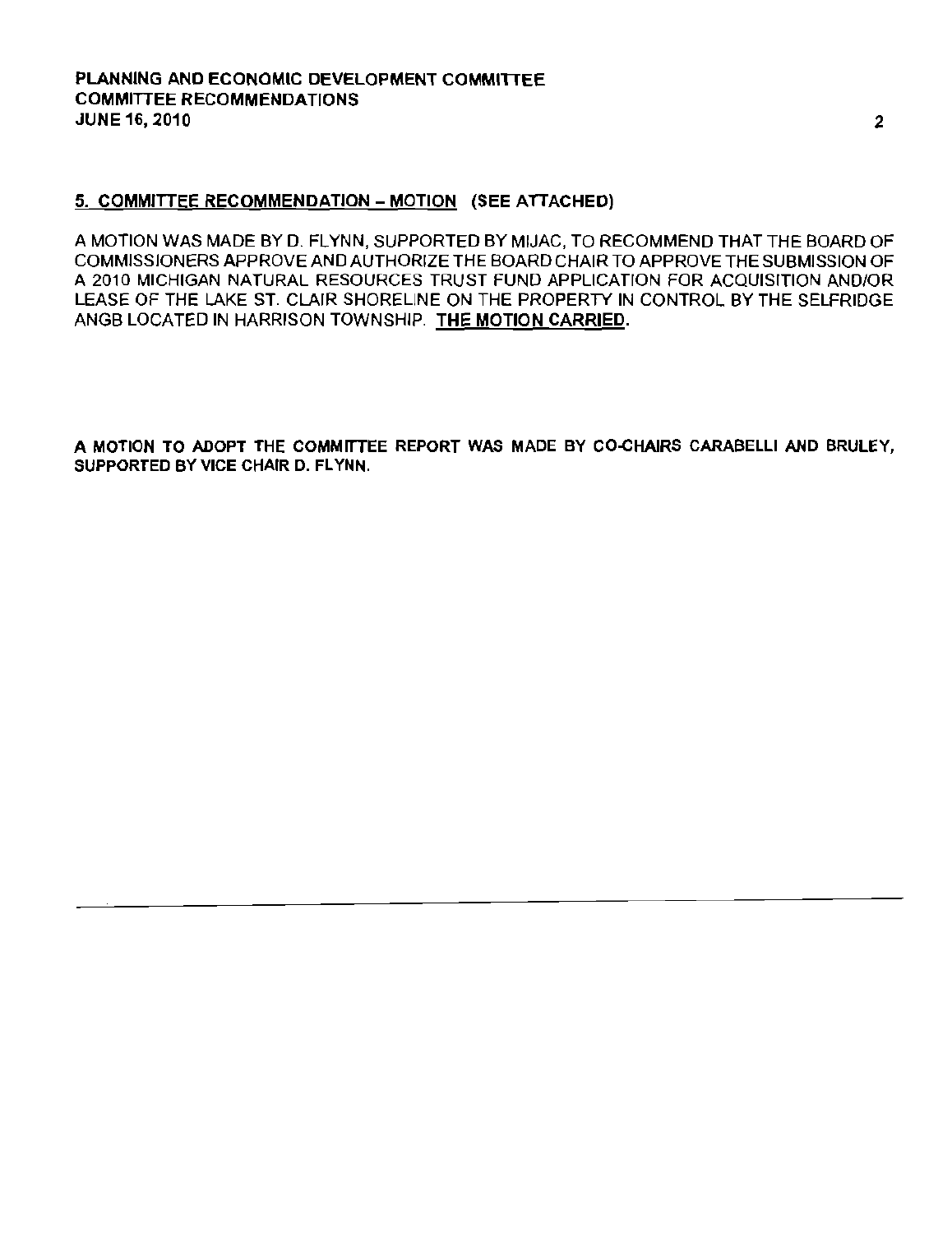RESOLUTION NO. \_ FULL BOARD MEETING DATE, AGENDA ITEM,

Φ

#### MACOMB COUNTY, M1CffiGAN

RESOLUTION TO: Recommend that the Board of Commissioners authorize a contract with Solid Ground in the amount of \$67,521 utilizing HOME funds.  $\star$ .  $\cdot$  **Su.**  $\cdot$  **del** $\cdot\omega$ )

INTRODUCED BY: Commissioners James Carabelli and Edward Emley, Co-Chairs

### DESCRIPTION:

See Attached Memorandnm Dated June 8, 2010



### **AMENDMENT**

A MOTION WAS MADE BY D. FLYNN, SUPPORTED BY DUZYJ, TO ADD THE FOLLOWING LANGUAGE TO THE MOTION: "CONDITIONAL UPON SOLID GROUND MAINTAINING AT LEAST AN 80% OCCUPANCY RATE. IN ADDITION, SOLID GROUND MUST REPORT TO THE PLANNING AND ECONOMIC DEVELOPMENT COMMITTEE ON A MONTHLY BASIS FOR THE REMAINDER OF 2010:

 $\sim 10^6$ 

| <b>COMMITTEE/MEETING DATE</b> |                |  |  |  |  |  |
|-------------------------------|----------------|--|--|--|--|--|
| 6/16/2010<br>PED              | <i>Doctrig</i> |  |  |  |  |  |
| poign                         | レ・スリ・ハ         |  |  |  |  |  |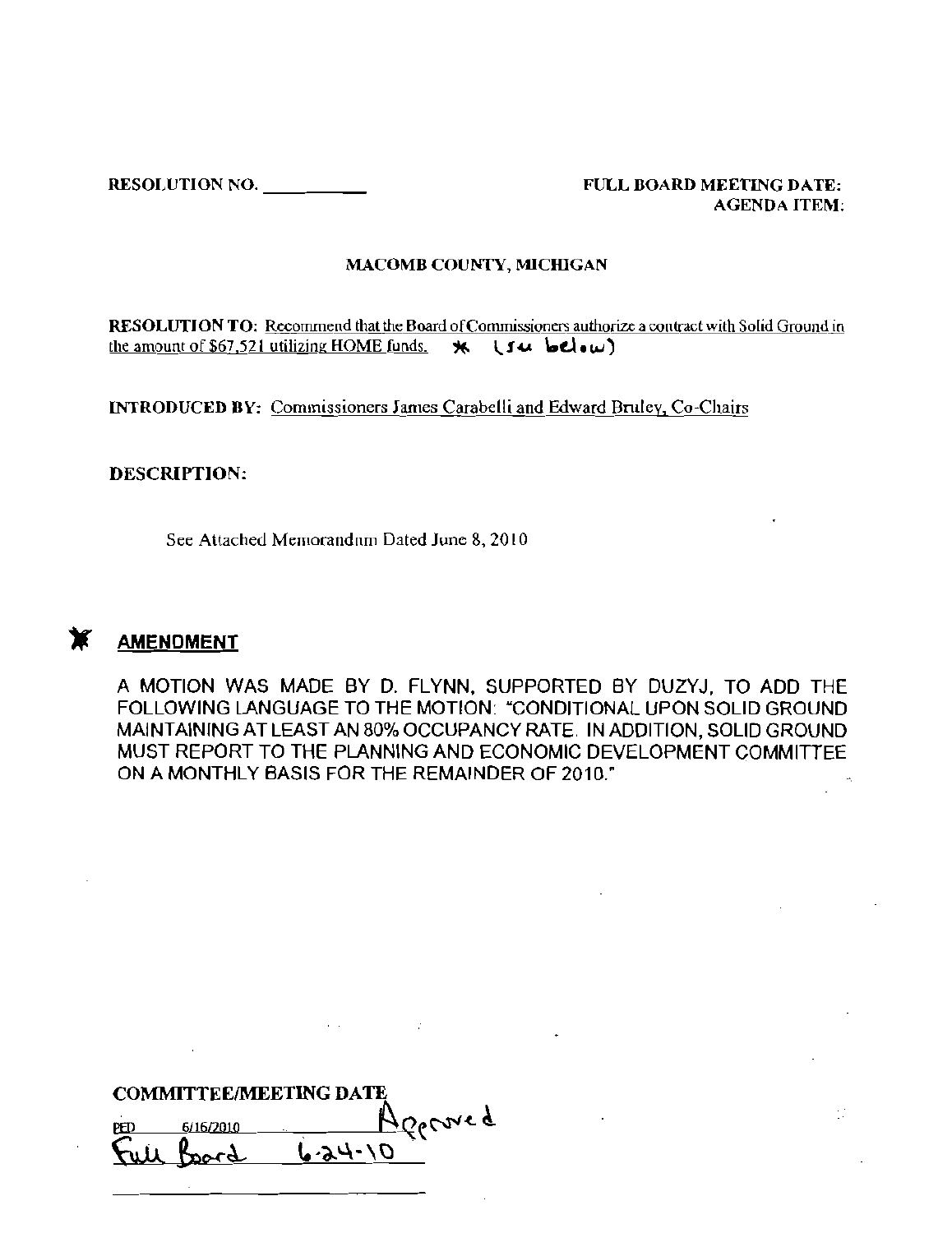$PER_{i+1}^{6-(16-10)}$ <br>(distributed)

Substitute resolution

RESOLUTION NO. \_ FULL BOARD MEETING DATE' \_

AGENDA ITEM: \_

MACOMB COUNTY, MICHIGAN

RESOLUTION TO:

**Approve an increase in the HOME grant for Springhill Housing Corporation making the granl total \$354,943.** 

**INTRODUCED BY: Ed Bruley, Co-Chair, Planning & Economic Development Committee James L. Carabelli, Co-Chair, Planning & Economic Development Committee** 

DESCRIPTION:

**See memorandum dated May 10, 2010, regarding the cited documents and their importance to the continuing housing and community development effort in Macomb County.** 

COMMITTEE/MEETING DATE<br>PED 6-16-10 Ageroved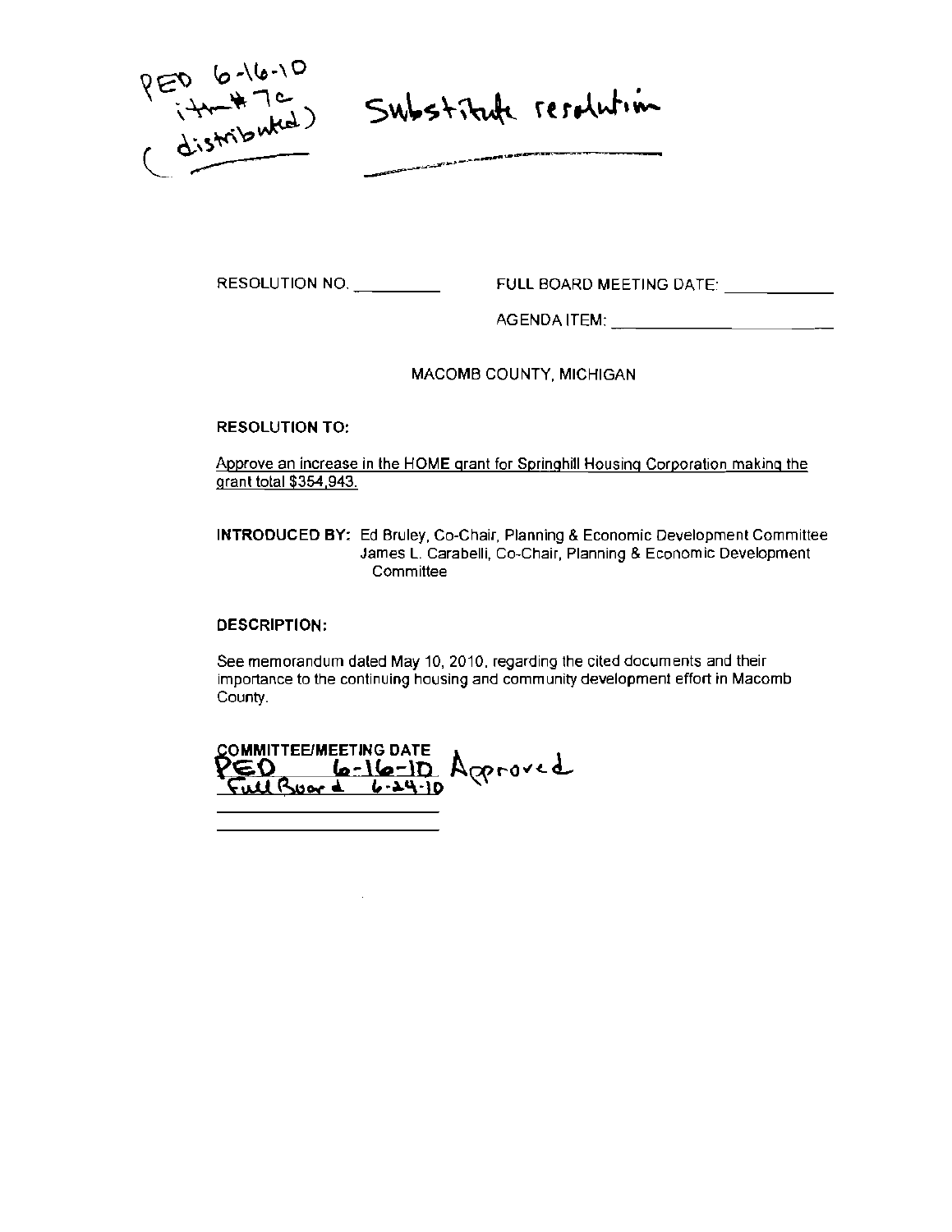RESOLUTION NO. \_ FULL BOARD MEETING DATE:

# AGENDA ITEM:

### MACOMB COUNTY, MICHIGAN

RESOLUTION TO: Recommend that the Board of Commissioners authorize the execution of a contract with Habitat for Humanity utilizing HOME funds.

INTRODUCED BY: Commissioners James Carabelli and Edward Bruley, Co-Chairs

### DESCRIPTION:

See Attached Memorandum Dated June 8, 2010

| <b>COMMITTEE/MEETING DATE</b> |           |                    |          |  |  |  |
|-------------------------------|-----------|--------------------|----------|--|--|--|
| ped                           | 6/16/2010 |                    | Approved |  |  |  |
|                               |           | Full Board 6.24-10 |          |  |  |  |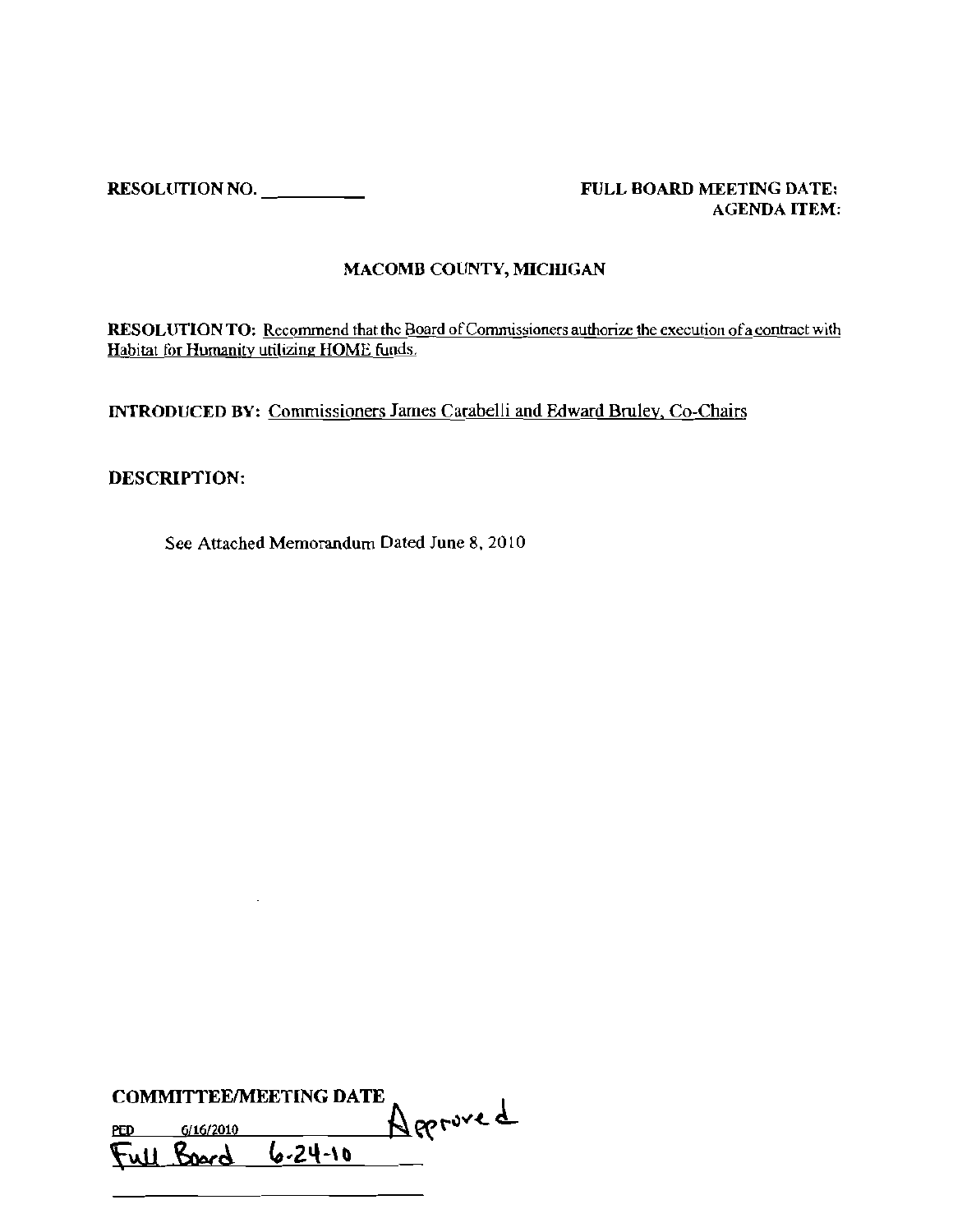RESOLIlTION NO. \_ FIlLL BOARD MEETING DATE:

# AGENDA ITEM:

 $\mathcal{F}(\mathcal{A})$  and

 $\sim 10^7$ 

### MACOMB COUNTY, MICffiGAN

RESOLUTION TO: Approve and authorize the Board Chair to accept a \$2,000 grant from the DALMAC Fund to finance 100% of the costs of the "Meet Me On The Trail" event and provide for the creation and printing of new trail map displays and brochures. This grant requires no local match dollars.

INTRODUCED BY: Commissioners lames Carabelli and Edward Bruley. Co-Chairs

 $\ddot{\phantom{0}}$ 

DESCRIPTION:

| <b>COMMITTEE/MEETING DATE</b> |           |                    |        |  |  |
|-------------------------------|-----------|--------------------|--------|--|--|
| РĐ                            | 6/16/2010 |                    | Konved |  |  |
|                               |           | Full Board 6.24-10 |        |  |  |